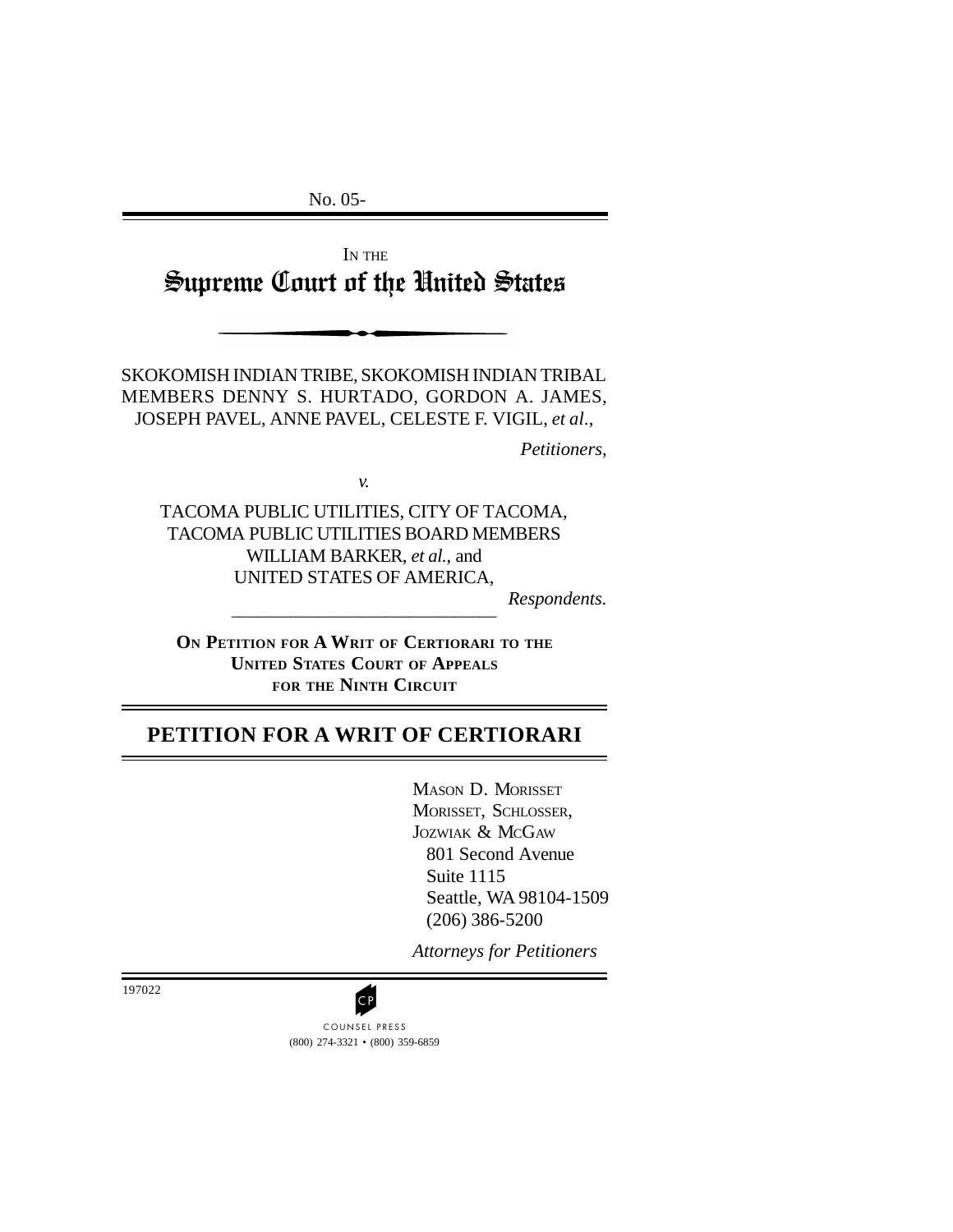## **QUESTION PRESENTED**

Whether a Congressionally-ratified treaty that has been held to provide an implied right of action against states and their instrumentalities, allows a cause of action for damages against a municipality alleged to have knowingly and without Congressional or state authorization taken nearly one-half of the water flowing through a Reservation and thus destroyed a substantial portion of off- and on-Reservation Treatyprotected fisheries.

*i*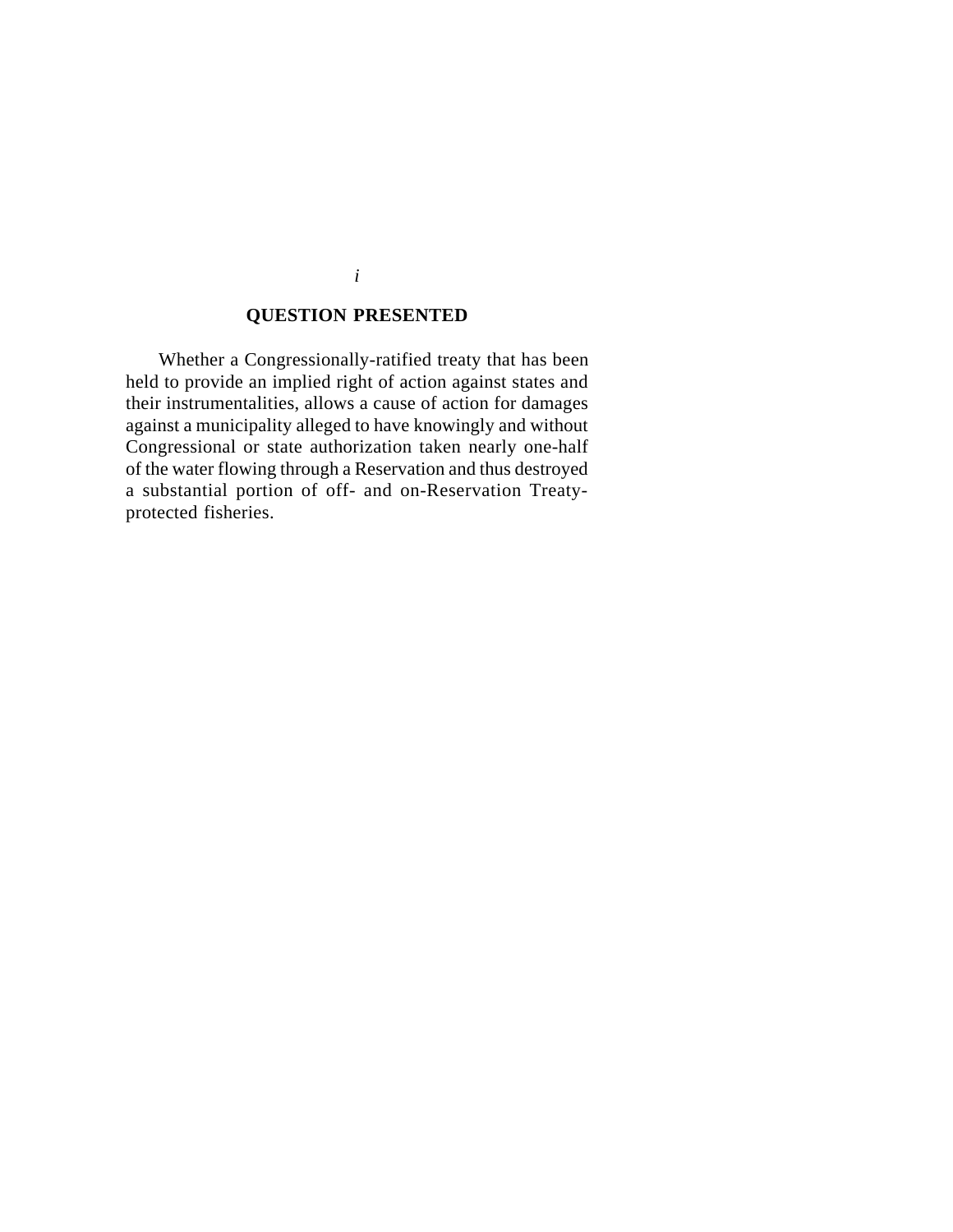#### **LIST OF PARTIES**

Plaintiffs-Appellants in the courts below were Skokomish Indian Tribe, a federally recognized Indian tribe, in its own capacity, as a class representative, and as parens patriae, and Skokomish Indian tribal members Denny S. Hurtado, Gordon A. James, Joseph Pavel, Anne Pavel, Maures P. Tinaza Sr., Celeste F. Vigil, Roslynne L. Reed, Gary W. Peterson, Rita C. Andrews, Tom G. Strong, Marie E. Gouley, Victoria J. Pavel, Dennis W. Allen, Joseph Andrews Sr., Zetha Cush, Elsie M. Allen Gamber, Alex L. Gouley Jr., Lawrence L. Kenyon, Doris Miller, Gerald B. Miller, Helen M. Rudy, Ronald D. Twiddy Sr., and Nick G. Wilbur Sr., for themselves and all others similarly situated. Law Professors, National Congress of American Indians, and other Indian Tribes appeared as *amici curiae* in the Ninth Circuit.

Defendants-Respondents in the courts below were the United States of America; Tacoma Public Utilities, a Washington municipal corporation; City of Tacoma, a Washington municipal corporation; and Tacoma Public Utilities Board Members William Barker, Tom Hilyard, Robert Lane, Tim Strege, and G. E. Vaughn, in their official capacities.

#### **RULE 29.6 CORPORATE DISCLOSURE STATEMENT**

Petitioner, Skokomish Indian Tribe is a federally recognized Indian tribe and has no parent, and there are no publicly held companies that hold any stock of the petitioners.

*ii*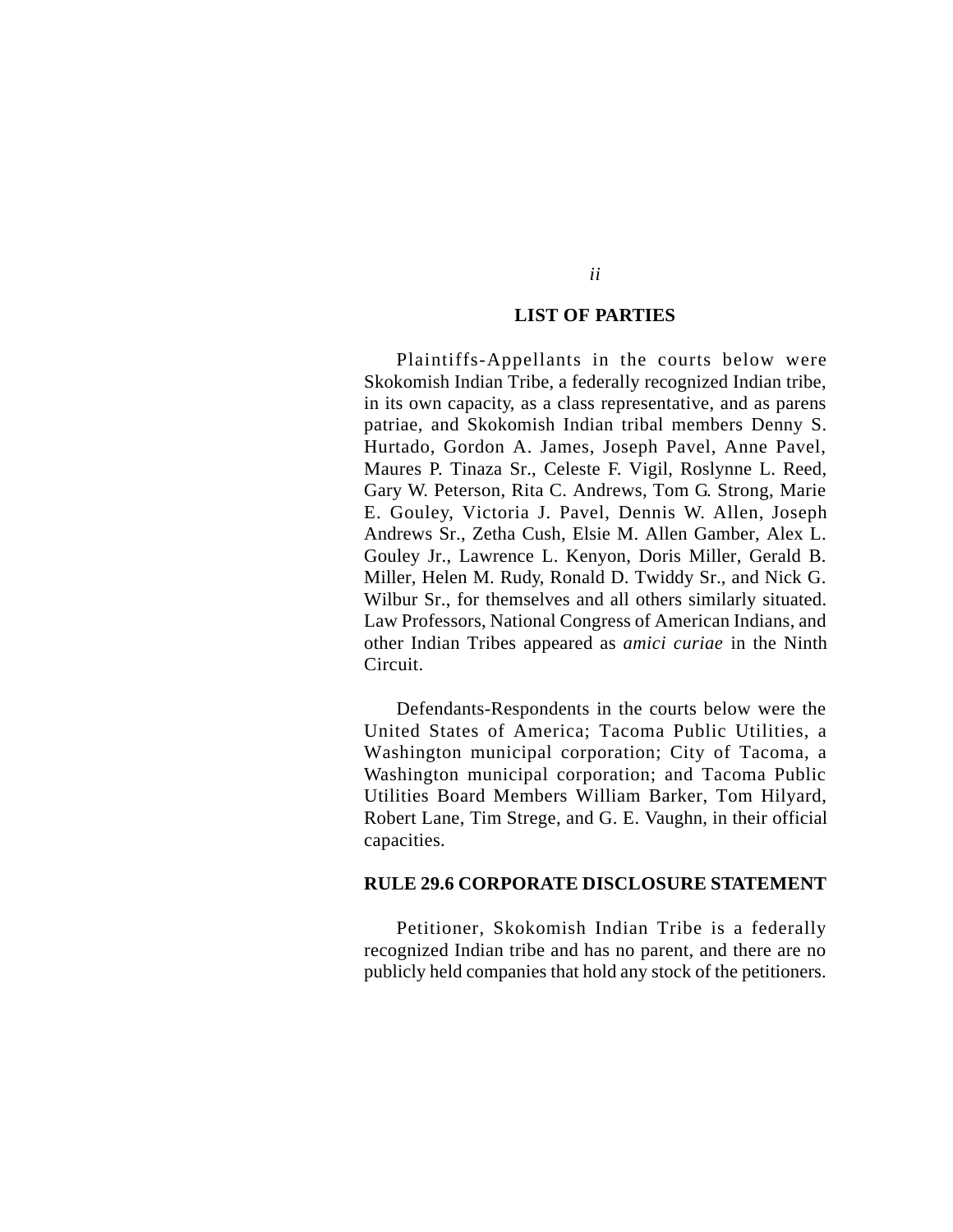### *Cited Authorities* **TABLE OF CONTENTS**

|                                                       | Page           |
|-------------------------------------------------------|----------------|
| Question Presented                                    | $\mathbf{i}$   |
| List of Parties                                       | ii             |
| Rule 29.6 Corporate Disclosure Statement              | ii             |
| Table of Contents                                     | iii            |
| Table of Cited Authorities                            | $\mathbf{V}$   |
| Table of Appendices                                   | X              |
| Opinions Below                                        | $\mathbf{1}$   |
| Jurisdiction                                          | $\mathbf{1}$   |
| Constitutional and Statutory Provisions Involved      | $\overline{2}$ |
| Statement of the Case                                 | $\overline{2}$ |
| The Skokomish Indian Reservation<br>$\mathsf{A}$ .    | $\overline{2}$ |
| The Cushman Hydroelectric Project<br><b>B.</b>        | 3              |
| $C_{\cdot}$<br>Early Tribal Attempts to Assert Damage | 5              |
| Preservation of the Tribe's Damages Claims<br>D.      | 6              |

## *iii*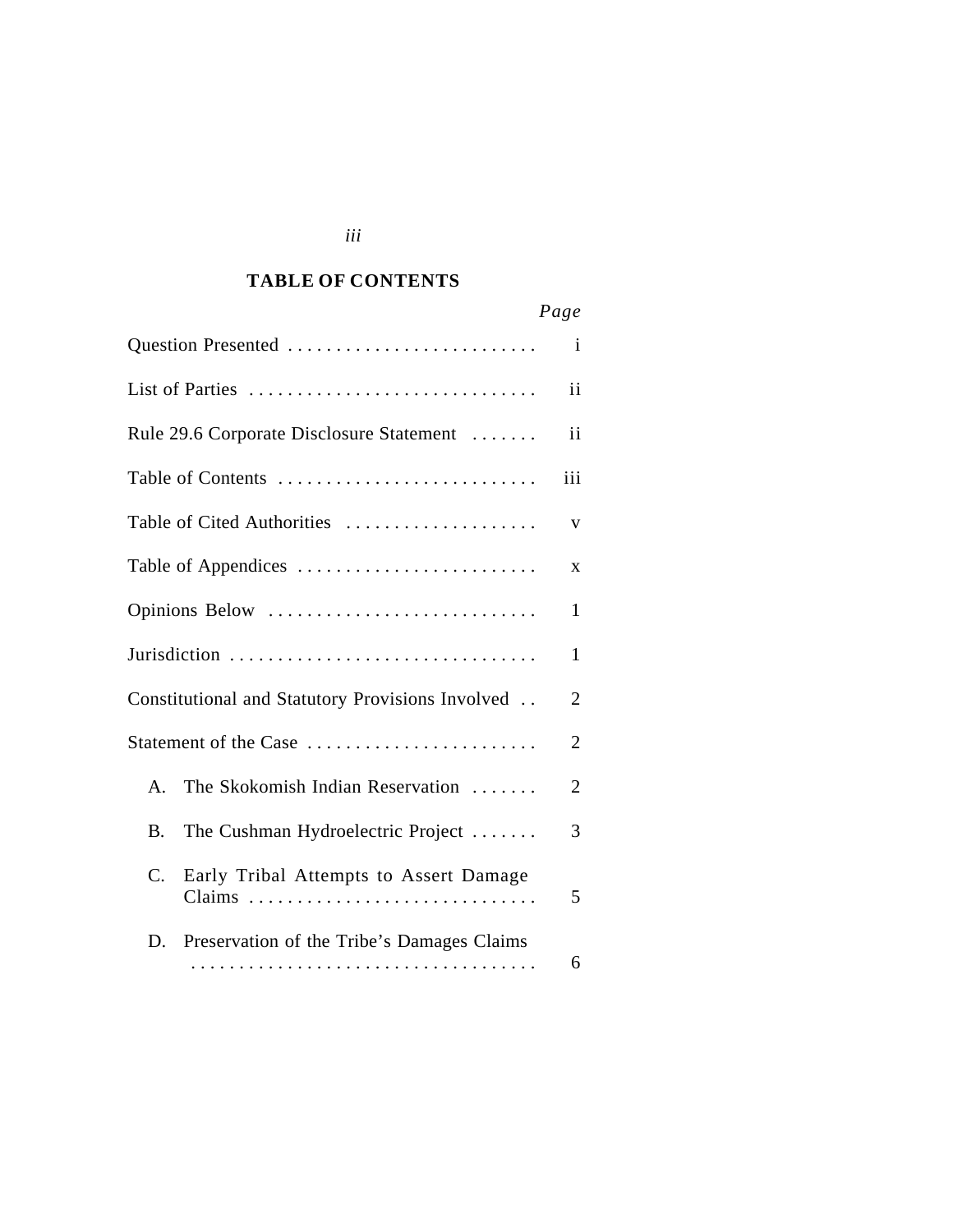## $Contents$

|                                                                                                                                                                                    | Page |
|------------------------------------------------------------------------------------------------------------------------------------------------------------------------------------|------|
| The Instant Litigation<br>Е.                                                                                                                                                       | 7    |
| Reasons for Granting the Petition                                                                                                                                                  | 10   |
| The Majority's Ruling That Treaties Afford<br>L.<br>No Damages Remedy Against Non-<br>signatories Conflicts With Decisions Of This<br>Court, The Ninth Circuit And Other Circuits. | 11   |
| The Majority's Denial Of A Damages Remedy<br>П.<br>Conflicts With Decisions Of This Court And                                                                                      | 16   |
| Views of the Solicitor General                                                                                                                                                     | 20   |
| Conclusion                                                                                                                                                                         | 21   |

# *iv*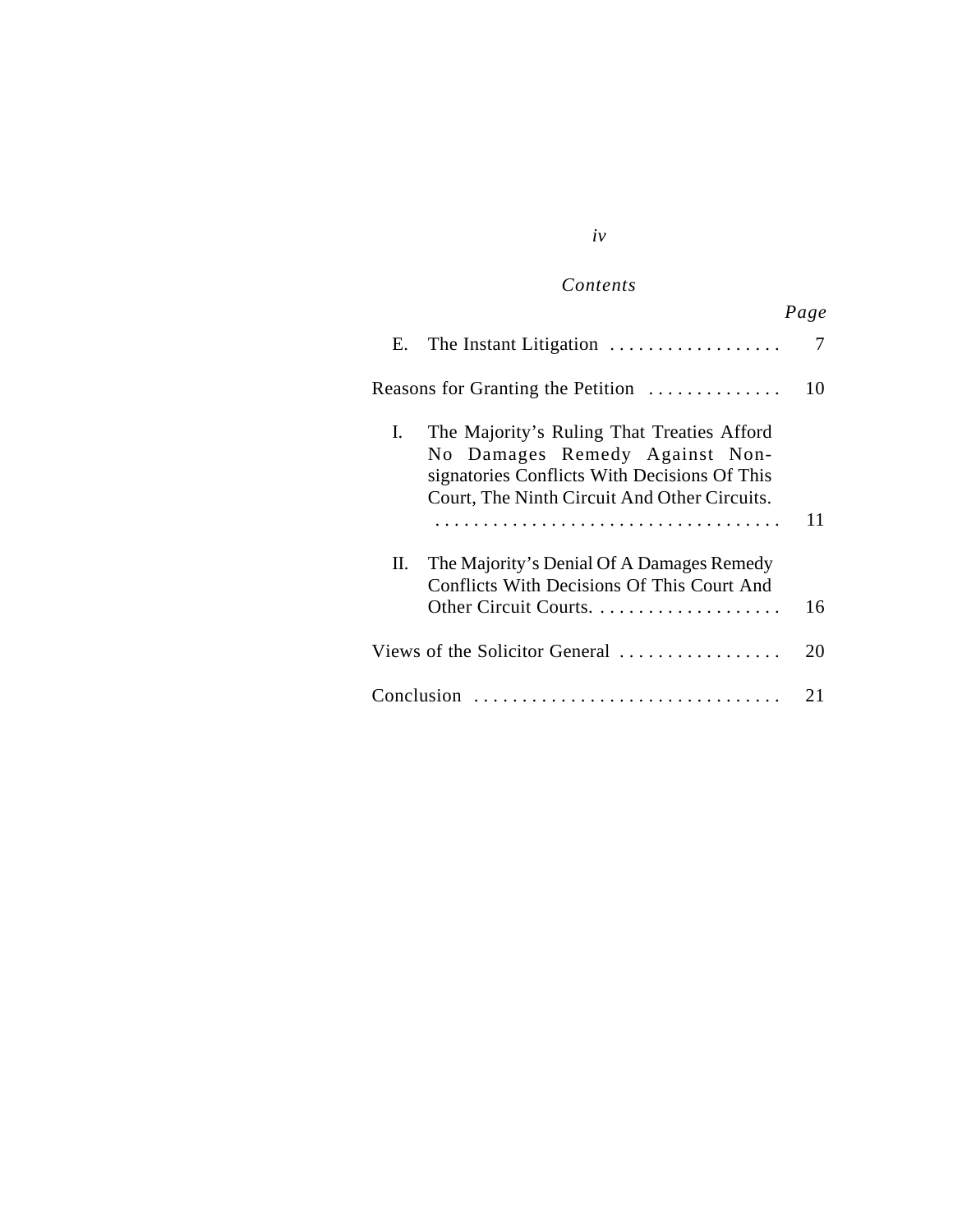# *Cited Authorities* **TABLE OF CITED AUTHORITIES**

*v*

*Page*

# **Cases:**

| Alexander v. Sandoval, 532 U.S. 275 (2001)<br>19                                                                                     |
|--------------------------------------------------------------------------------------------------------------------------------------|
| Antoine v. Washington, 420 U.S. 194 (1975)  11, 12                                                                                   |
| Beacon Theatres, Inc. v. Westover, 359 U.S. 500<br>20                                                                                |
| Cayuga Indian Nation v. Pataki, 413 F.3d 266<br>(2d Cir. 2005)<br>14                                                                 |
| Choate v. Trapp, 224 U.S. 665 (1912)  11, 12                                                                                         |
| City of Sherrill v. Oneida Indian Nation, __ U.S. __,                                                                                |
| City of Tacoma, 67 FERC $\sim$ 61,152 (1994)  3, 8                                                                                   |
| City of Tacoma et al. v. FERC, No. 05-1054<br>(consolidated) (D.C. Cir. filed Feb. 18, 2005) $\dots$<br>5                            |
| County of Oneida v. Oneida Indian Nation, 470 U.S.<br>226 (1985) ("Oneida II") $\ldots \ldots \ldots \ldots 10, 13, 14, 15$          |
| Dick v. United States, 208 U.S. 340 (1908) $\ldots \ldots$<br>12                                                                     |
| Emerson G.M. Diesel v. Alaskan Enterprise, 732 F.2d<br>1468 (9th Cir. 1984) $\ldots \ldots \ldots \ldots \ldots \ldots \ldots$<br>15 |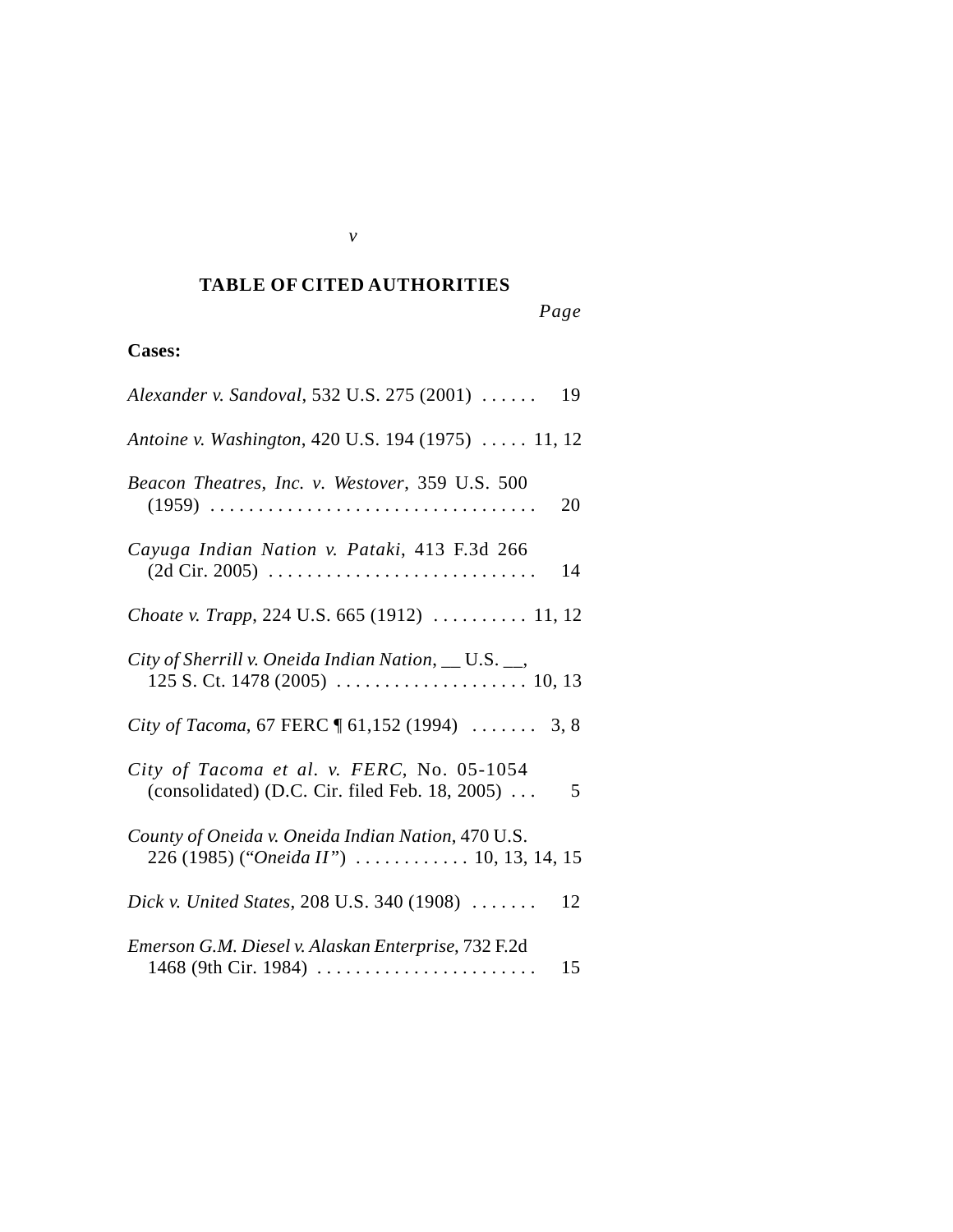|                                                                                                | Page |
|------------------------------------------------------------------------------------------------|------|
| Ferguson v. City of Phoenix, 157 F.3d 668 (9th Cir.                                            | 17   |
| Gebser v. Lago Vista Independent School District,                                              |      |
| Mescalero Apache Tribe v. Burgett Floral Company,<br>503 F.2d 336 (10th Cir. 1974)             | 14   |
| Norfolk Southern Railway Co. v. Brotherhood of<br>Locomotive Engineers, 217 F.3d 181 (4th Cir. | 17   |
| Oneida Indian Nation v. County of Oneida, 414 U.S.<br>661 (1974) ("Oneida I")                  | 13   |
| <i>Pacific Gas and Electric Co.</i> , $2$ FPC $\parallel$ 632 (1939) $\ldots$                  | 3    |
| <i>Pacific Gas &amp; Electric Co.</i> , 29 FPC ¶ 1265 (1963)                                   | 3    |
| <i>Pacific Gas and Electric</i> , 56 FPC $\parallel$ 994 (1976) $\ldots$ .                     | 3    |
| Perrin v. United States, 232 U.S. 478 (1914)                                                   | 12   |
| Pueblo of Isleta v. Universal Constructors, 570 F.2d<br>300 (10th Cir. 1978)                   | 14   |
| Puyallup Tribe v. Department of Game of Washington<br>(Puyallup I), 391 U.S. 392 (1968)        | 18   |

# *vi*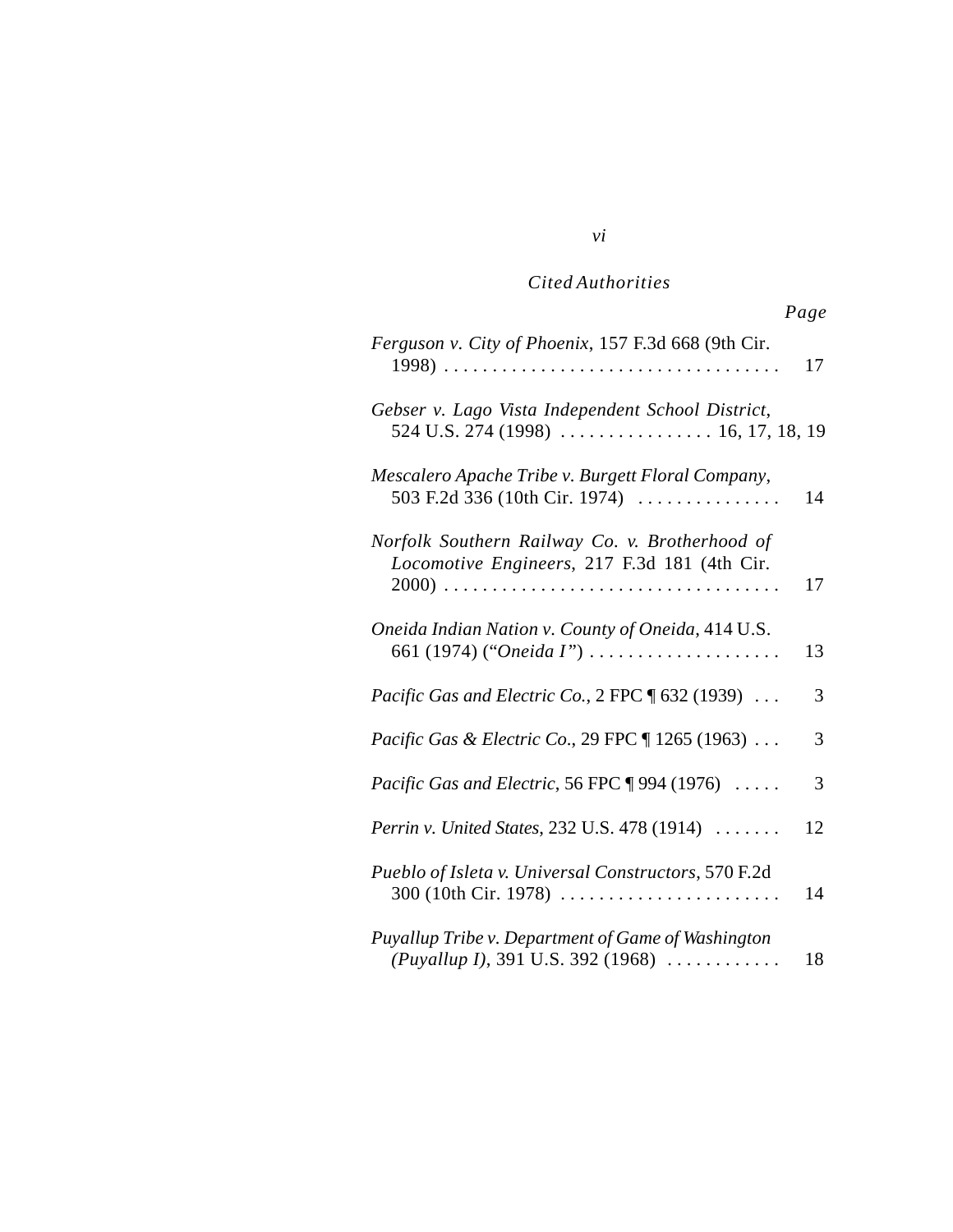| Skokomish Indian Tribe v. United States, No. C99-<br>5606, Order Granting City of Tacoma's Motion<br>for Partial Summary Judgment (entered June 4, |
|----------------------------------------------------------------------------------------------------------------------------------------------------|
| 1                                                                                                                                                  |
| Skokomish Indian Tribe v. United States, 161<br>F. Supp. 2d 1178 (W.D. Wash. 2001) $\ldots \ldots \ldots$<br>1                                     |
| Skokomish Indian Tribe v. United States, 358 F.3d<br>7                                                                                             |
| Skokomish Indian Tribe v. United States, 401 F.3d<br>979 (9th Cir. 2005)<br>7                                                                      |
| Skokomish Indian Tribe v. United States, 410 F.3d                                                                                                  |
| South Carolina Public Service Authority v. FERC,<br>850 F.2d. 788 (D.C. Cir. 1988)<br>5                                                            |
| United States v. Pend Oreille Public Utility District<br><i>No.</i> 1, 28 F.3d 1544 (9th Cir. 1994) $\ldots$<br>14                                 |
| United States v. Winans, 198 U.S. 371 (1905)  14, 18                                                                                               |
| Union Oil v. Oppen, 501 F.2d 558 (9th Cir. 1974)<br>15                                                                                             |
| United States v. S. Pac. Transp. Co., 543 F.2d 676<br>14                                                                                           |

## *vii*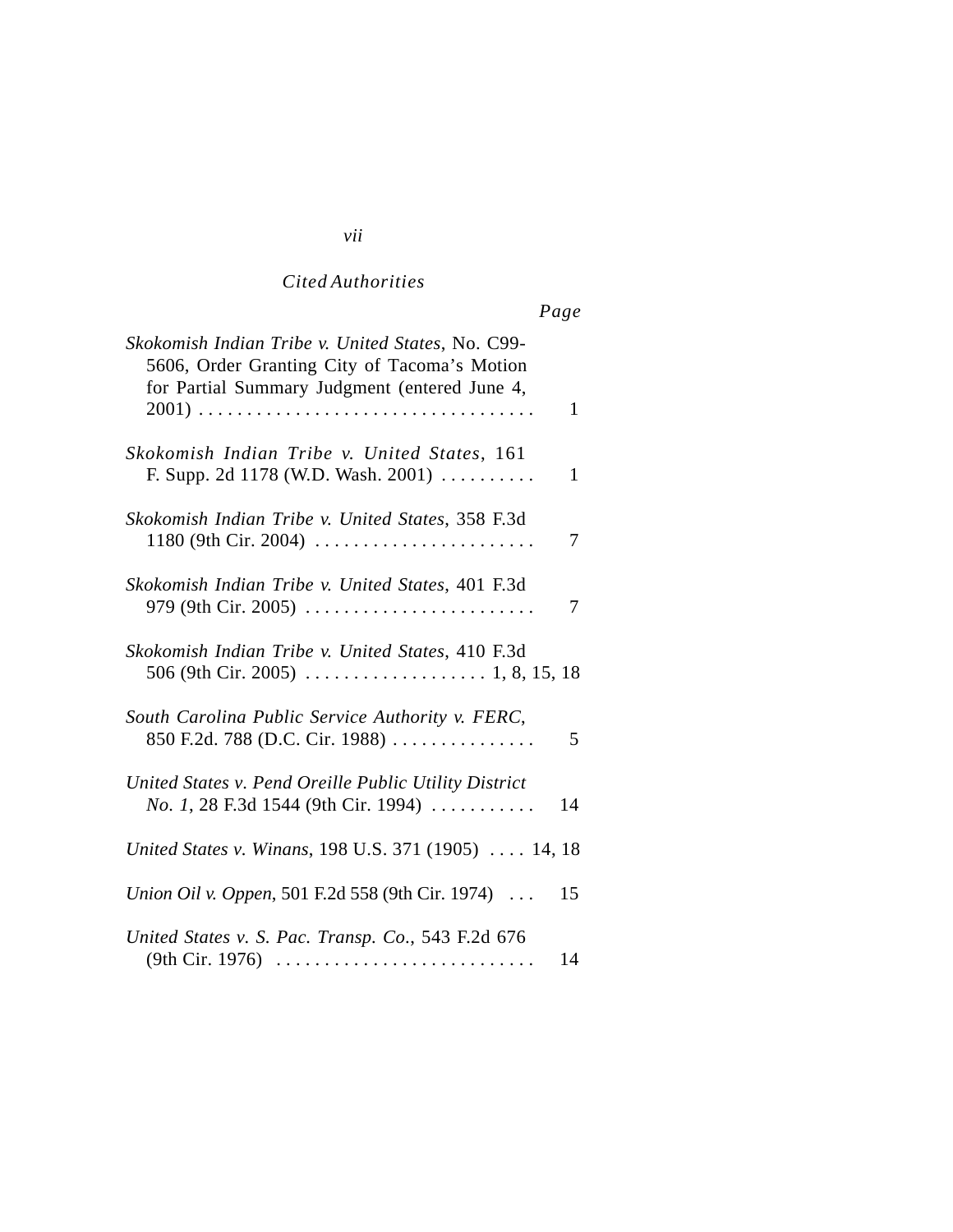| Page                                                                                                    |                |
|---------------------------------------------------------------------------------------------------------|----------------|
| United States v. Tacoma, 332 F.3d 574 (9th Cir. 2003)                                                   | $\overline{4}$ |
| Washington v. Wash. State Commercial Passenger<br>Fishing Vessel Ass'n, 443 U.S. 658 (1979)  16, 18     |                |
| Western Colorado Power Co., 24 FPC ¶ 968 (1960)                                                         | 3              |
| Wisconsin Michigan Power Co., 3 FPC 1449 (1943)                                                         | 3              |
| <b>Constitutional, Statutory, and Treaty Provisions:</b>                                                |                |
|                                                                                                         |                |
| Treaty of Point No Point, 12 Stat. 933 (Jan. 26, 1855)<br>(ratified March 8, 1859; proclaimed April 29, | 2              |
| $15$ U.S.C. § 1681s-2                                                                                   | 18             |
| $23 \text{ U.S.C.} \$ $301 \quad \dots \dots \dots \dots \dots \dots \dots \dots \dots \dots \dots$     | 18             |
| $28 \text{ U.S.C.} \S 1254(1) \dots \dots \dots \dots \dots \dots \dots \dots \dots$                    | 1              |
| $28 \text{ U.S.C.} \$ $1505 \ldots \ldots \ldots \ldots \ldots \ldots \ldots \ldots \ldots$             | 8              |
|                                                                                                         |                |

# *viii*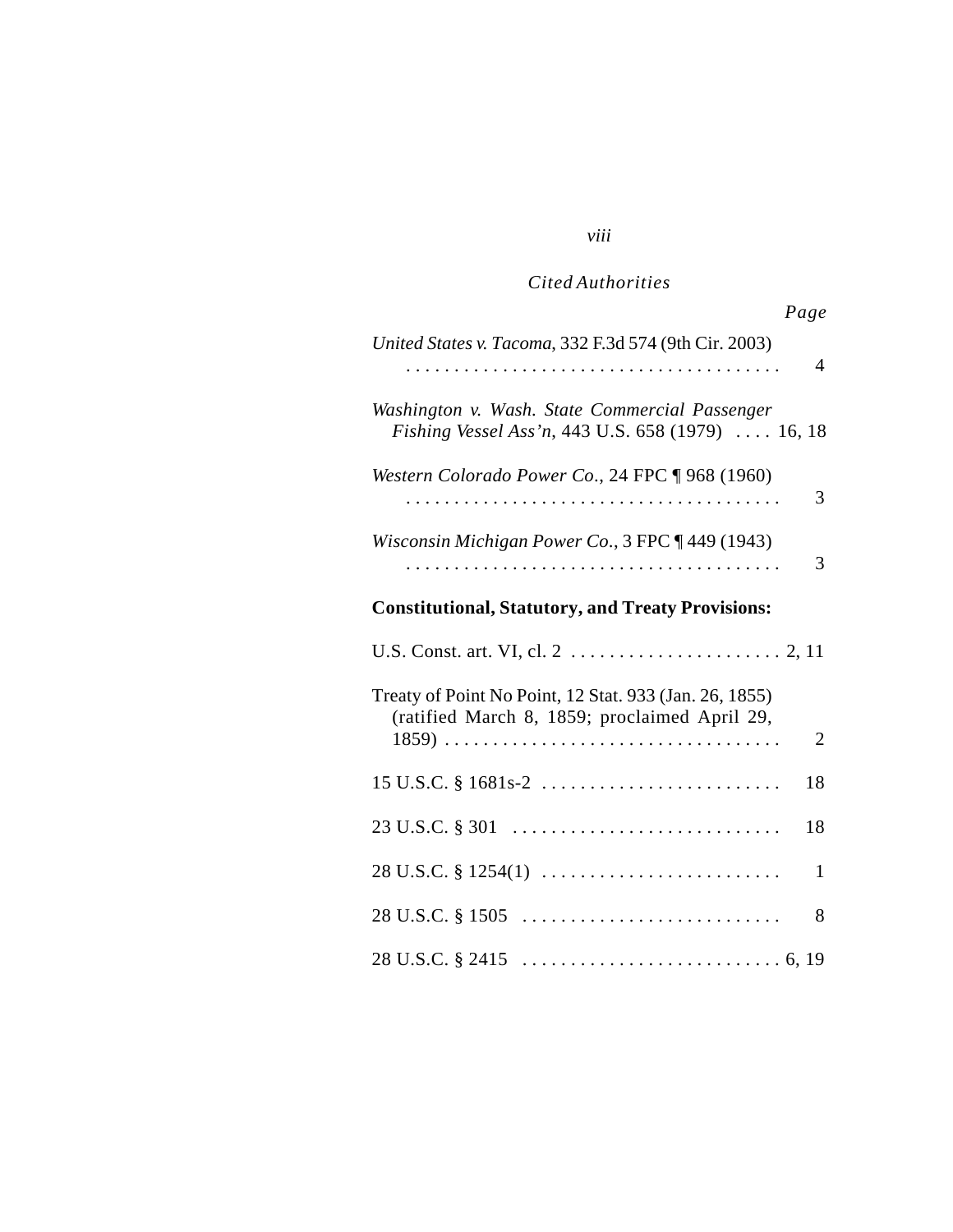|                                                                                                               | Page |
|---------------------------------------------------------------------------------------------------------------|------|
| $28 \text{ U.S.C.} \S 2415(\text{b}) \dots \dots \dots \dots \dots \dots \dots \dots \dots \dots \dots 2, 19$ |      |
| $28 \text{ U.S.C.} \S 2415(g) \ldots \ldots \ldots \ldots \ldots \ldots \ldots \ldots \qquad 2$               |      |
|                                                                                                               |      |
|                                                                                                               | 18   |
|                                                                                                               | 18   |
|                                                                                                               | 18   |
|                                                                                                               | 18   |
|                                                                                                               | 18   |
| 49 U.S.C. § 14704(a)(2)                                                                                       | 18   |
| <b>Other Authorities:</b>                                                                                     |      |

# *ix*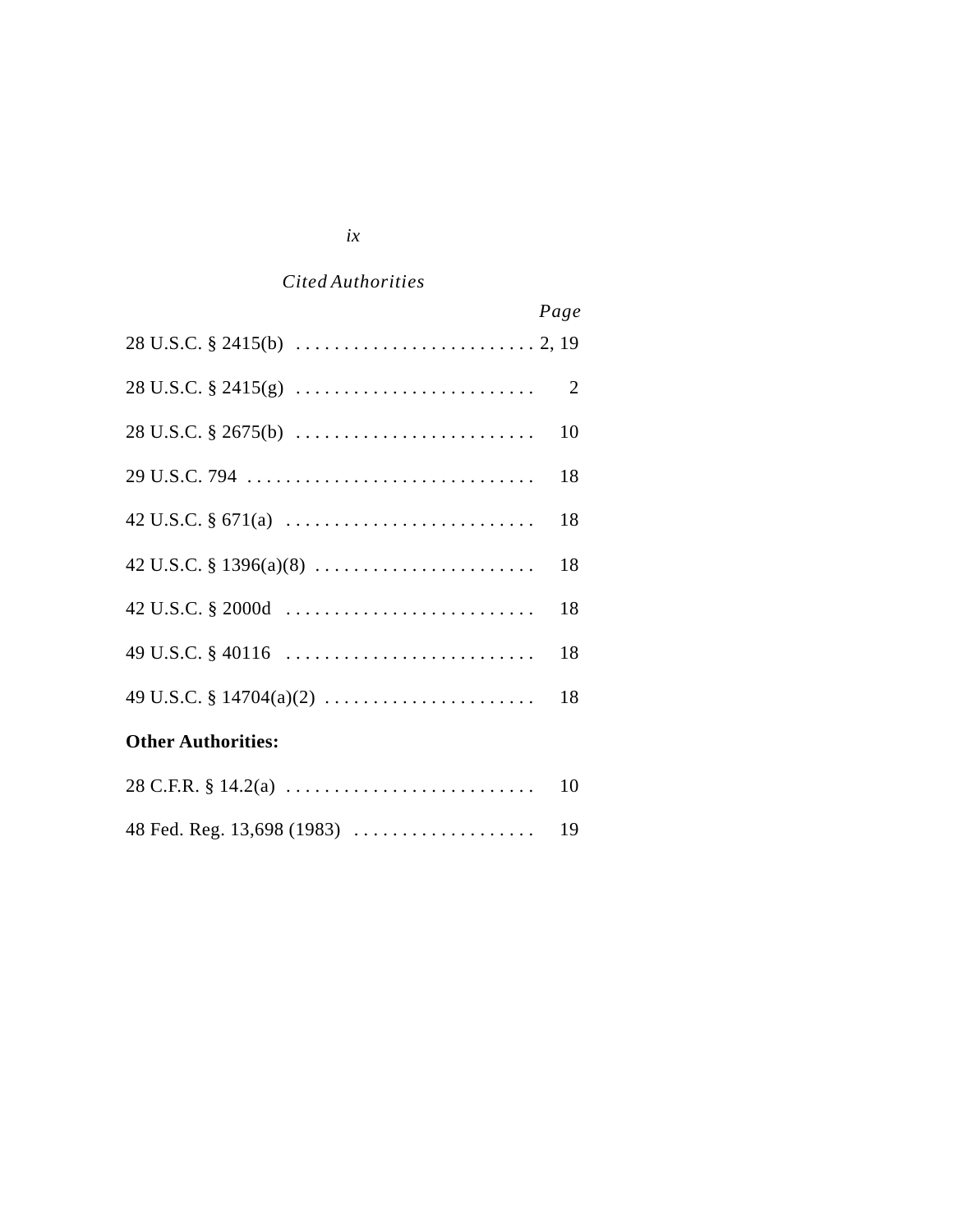### *Cited Authorities* **TABLE OF APPENDICES**

| Appendix A — Opinion Of The United States Court<br>Of Appeals For The Ninth Circuit Filed March 9,<br>$2005$ And Amended June 3, $2005$                                                            | 1a  |
|----------------------------------------------------------------------------------------------------------------------------------------------------------------------------------------------------|-----|
| Appendix B — Order Of The United States District<br>Court For The Western District Of Washington,<br>At Tacoma Granting City Of Tacoma's Motion For<br>Partial Summary Judgment Dated June 4, 2001 | 54a |
|                                                                                                                                                                                                    |     |
|                                                                                                                                                                                                    |     |
|                                                                                                                                                                                                    |     |
|                                                                                                                                                                                                    |     |
| Appendix G — United States Constitution,                                                                                                                                                           | 98a |
| Appendix H — Title 28, Part VI, Chapter 161  99a                                                                                                                                                   |     |

*x*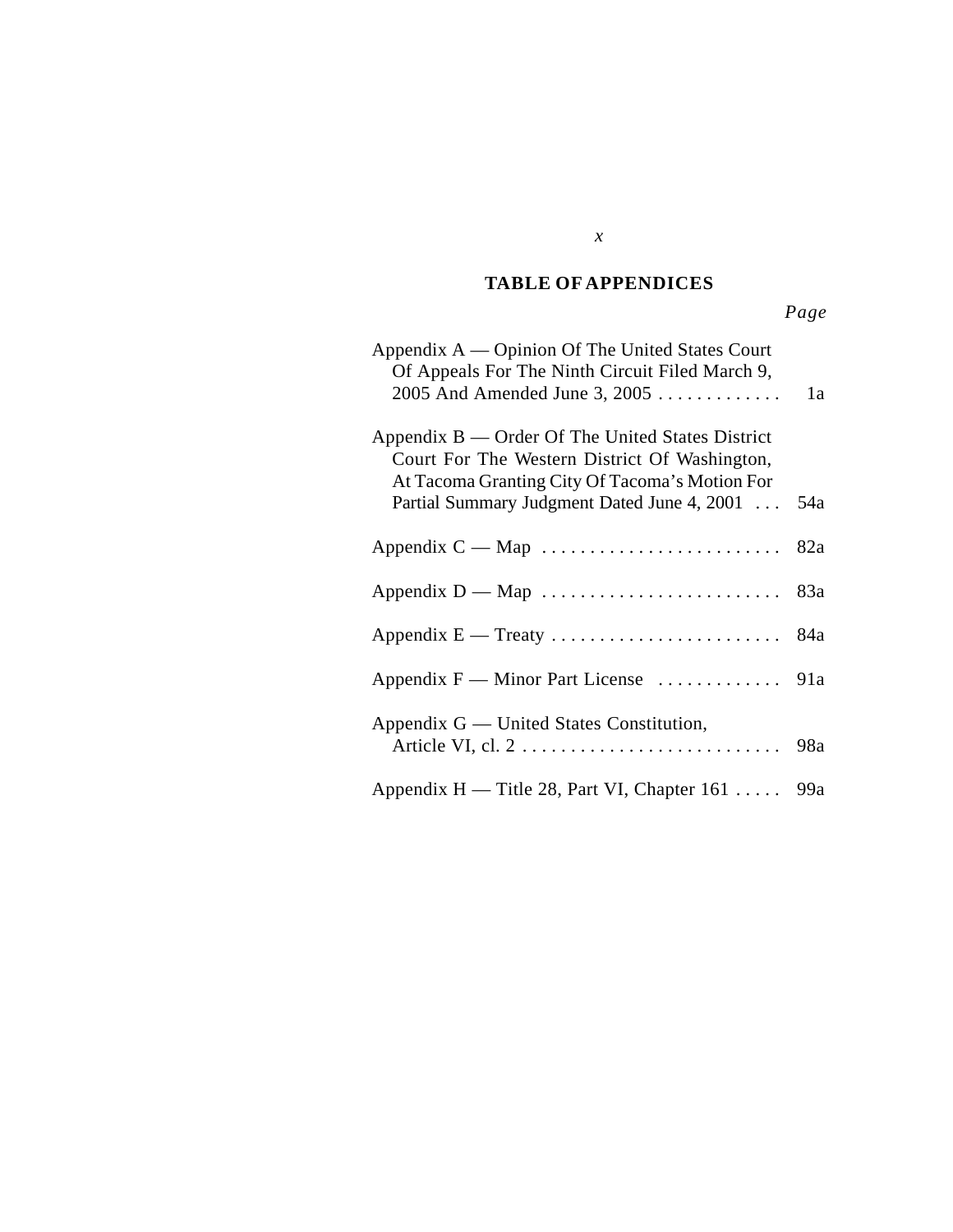The Skokomish Indian Tribe and individual tribal members respectfully petition for a writ of certiorari to review the judgment of the United States Court of Appeals for the Ninth Circuit in this case.

The Tribe does not seek this Court's review of the Ninth Circuit's decision to transfer the case against the United States to the Court of Federal Claims. The Tribe does, however, seek this Court's review of the Ninth Circuit's dismissal of Treaty-based damages claims against the City of Tacoma, Tacoma Public Utilities, and board members.

#### **OPINIONS BELOW**

The district court issued two opinions on summary judgment. One is unreported (App. B: *Skokomish Indian Tribe v. United States*, No. C99-5606, Order Granting City of Tacoma's Motion for Partial Summary Judgment (entered June 4, 2001), *infra*), and the other is reported at 161 F. Supp. 2d 1178 (W.D. Wash. 2001), but does not address the issue presented and thus is not included in the Appendix. The amended *en banc* opinion of the court of appeals is reported at 410 F.3d 506 (App. A, *infra*)

#### **JURISDICTION**

An *en banc* majority of the court of appeals entered an amended opinion on June 3, 2005. Justice O'Connor extended the time within which to file a petition for a writ of certiorari to and including October 3, 2005. The jurisdiction of this Court is invoked under 28 U.S.C. § 1254(1).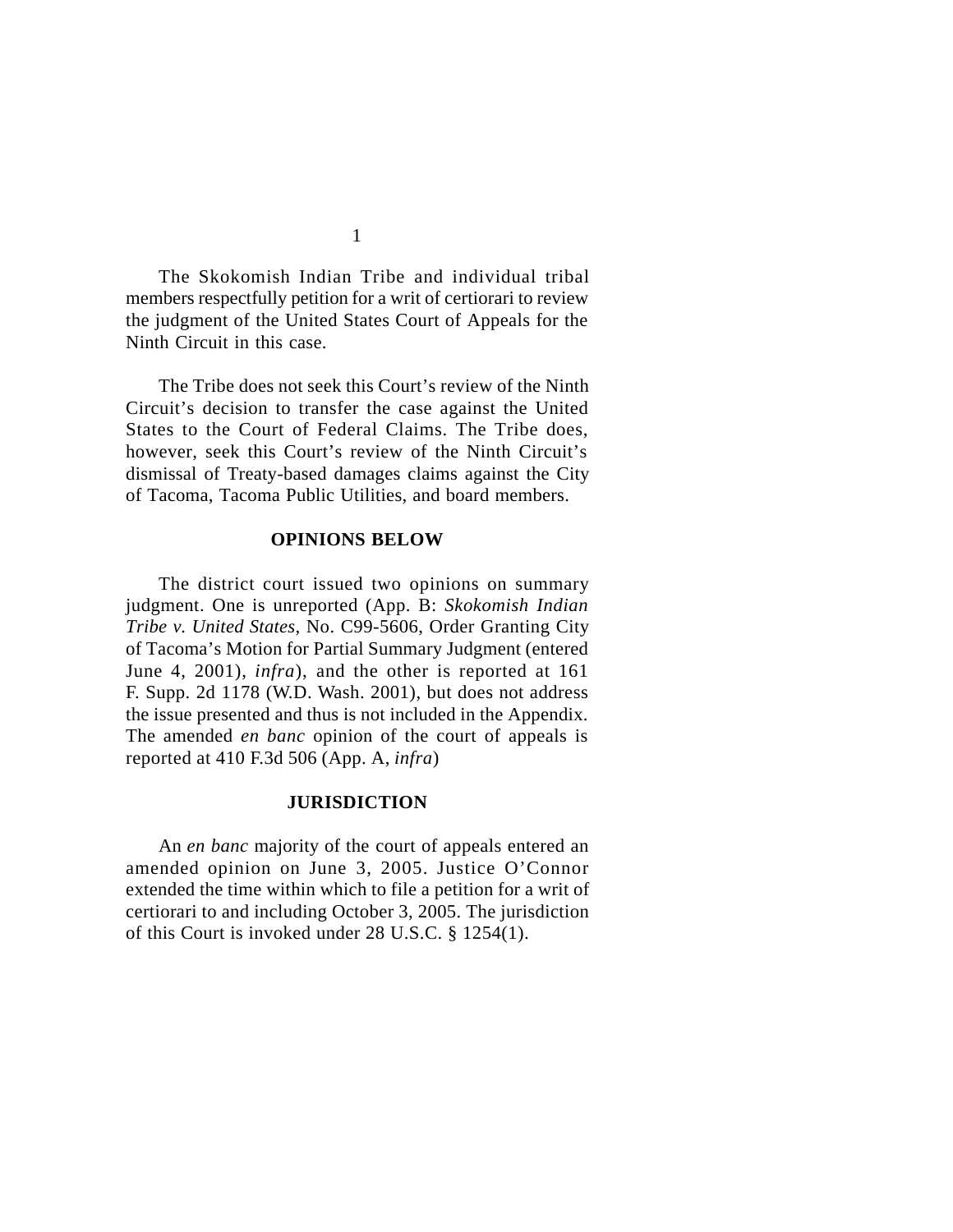### **CONSTITUTIONAL AND STATUTORY PROVISIONS INVOLVED**

1. Article VI, cl. 2 of the United States Constitution (App. G, *infra*)

2. The Treaty of Point No Point, 12 Stat. 933 (Jan. 26, 1855) (ratified March 8, 1859; proclaimed April 29, 1859) (App. E, *infra*)

3. Indian Claims Limitation Act ("ICLA"), 28 U.S.C. §§ 2415(b) and (g) (entitled, "Time for commencing actions brought by the United States") (App. H, *infra*)

#### **STATEMENT OF THE CASE**

### **A. The Skokomish Indian Reservation**

The 1855 Treaty of Point No Point ("Treaty") set aside as a permanent homeland for the Skokomish Indians ("Skokomish") the 5,000-acre Skokomish Indian Reservation ("Reservation") at the mouth of the Skokomish River ("River"). (App. E, *infra*; Excerpts of Record ("ER") 245<sup>1</sup>). The site was the aboriginal home of the Skokomish and the River was an extremely productive salmon and steelhead stream. Salmon and steelhead obtained from the "marine areas of Puget Sound, the Skokomish River, and its tributaries traditionally comprised the basis of the tribal economy and diet of the Skokomish Indians." ER 245. "The right of taking fish at usual and accustomed grounds and stations is further secured to said Indians, in common with all citizens . . ." under Article 4 of the Treaty.

<sup>1.</sup> All references to "ER" are to the Tribe's Excerpts of Record, unless otherwise noted.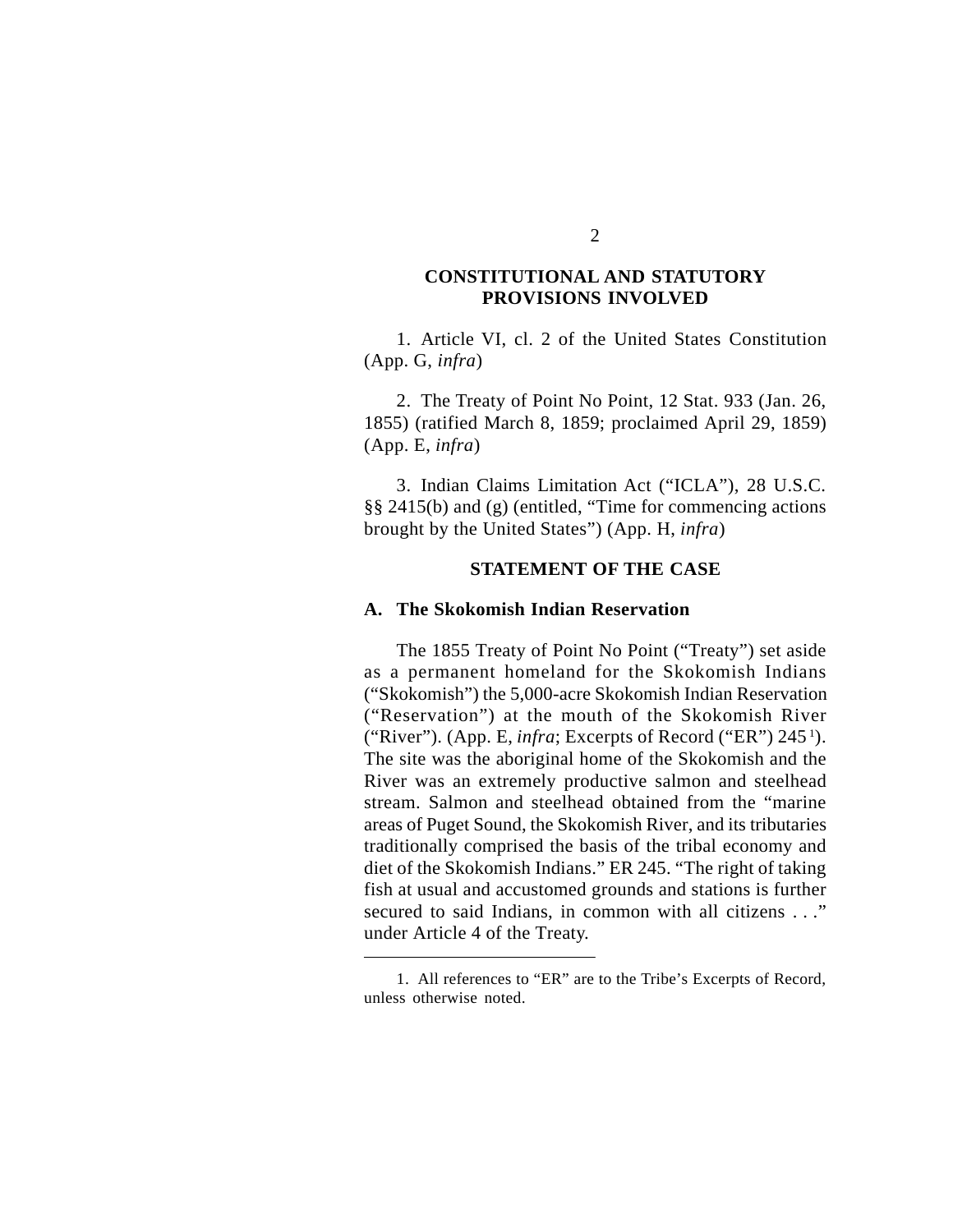The River's mainstem forms the southern Reservation boundary before flowing into Hood Canal on Puget Sound. The Department of the Interior ("Interior") has determined, and the State of Washington has never contested, that the last six miles of the Skokomish River mainstem are within the Reservation. ER 264-78.

#### **B. The Cushman Hydroelectric Project**

In 1924, the Federal Power Commission ("FPC"), predecessor of the Federal Energy Regulatory Commission ("FERC"), issued Tacoma a 50-year "minor part license" that only authorized the flooding of "8.8 acres" of the Olympic National Forest to create a portion of one reservoir. (App. F). This was just a small part of the Cushman Hydroelectric Project ("Project"). In 1925, Tacoma began constructing extensive Project works, including two dams, two reservoirs, transmission lines, and a power house, which are on the River's North Fork, upriver from the Reservation. Tacoma also constructed a second powerhouse on the Reservation, as well as some Project transmission lines and access roads.

Beginning in 1939, the FPC issued the first in a series of orders that "repudiated" the practice of issuing minor part licenses to full projects as "arbitrary, capricious, without statutory or other authority, and contrary to law. . . ." *Pacific Gas and Electric Company*, 2 FPC ¶ 632 (1939). *See also Wisconsin Michigan Power Co*., 3 FPC ¶ 449 (1943); *Western Colorado Power Co.*, 24 FPC ¶ 968 (1960); *Pacific Gas & Electric Co*., 29 FPC ¶ 1265 (1963); *Pacific Gas and Electric*, 56 FPC ¶ 994 (1976). FERC recognizes that the minor part license "did *not* authorize the construction, operation, and maintenance of the Cushman Project, . . ." 410 F.3d at 512 n.4, *citing City of Tacoma*, 67 FERC ¶ 61,152 (1994) (italics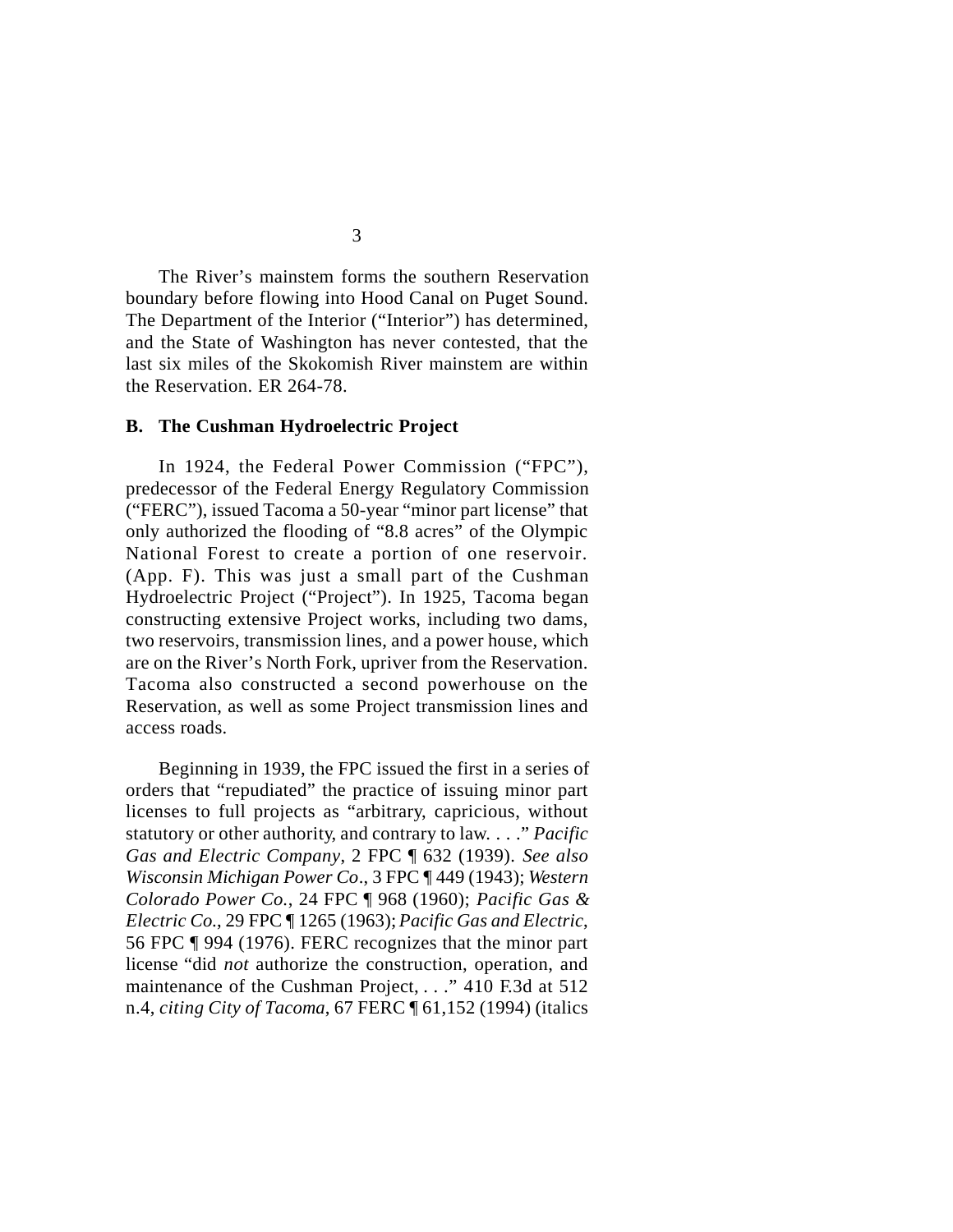inserted by circuit court). Additionally, the Washington Department of Ecology, which administers the Washington Water Code, determined that Tacoma did not obtain the necessary State water rights to divert and store Project water. ER 209-12.

The Project, when completed in 1930, diverted virtually the entire North Fork flow out of its channel and sent it through a large pipe (penstock) to an unlicensed on-Reservation power plant on Hood Canal. Project dams dried up the last 8.3 miles of the North Fork before it joins the mainstem. Drastically reduced River flows also contribute to silting and shrinkage of the lower mainstem River channel, which has raised the Reservation water table; turned onethird of the Reservation into swamp; and caused frequent on-Reservation flooding. Because of the North Fork diversion, only about 40% of the original River flowed through the mainstem. The loss of water in the River extirpated some major fish runs and "greatly contribut[ed] to the decline of native salmon stocks." ER 245. The Tribe suffered "severe losses to [its] traditional fishery." ER 259. Transmission lines and access roads traverse the Reservation and trespass on Skokomish Reservation lands.<sup>2</sup> Both dams lack fish passage facilities.

In 1974, when the 1924 minor part license expired, FERC began a relicensing proceeding and issued annual licenses that merely incorporated the terms of the minor part license. The Tribe intervened in that proceeding and has remained an active participant. In 1998, FERC issued a new license, which it amended in 2004. The license and other final orders

<sup>2.</sup> *United States v. Tacoma*, 332 F.3d 574 (9th Cir. 2003) (holding that the Project illegally trespasses upon certain Skokomish allotments).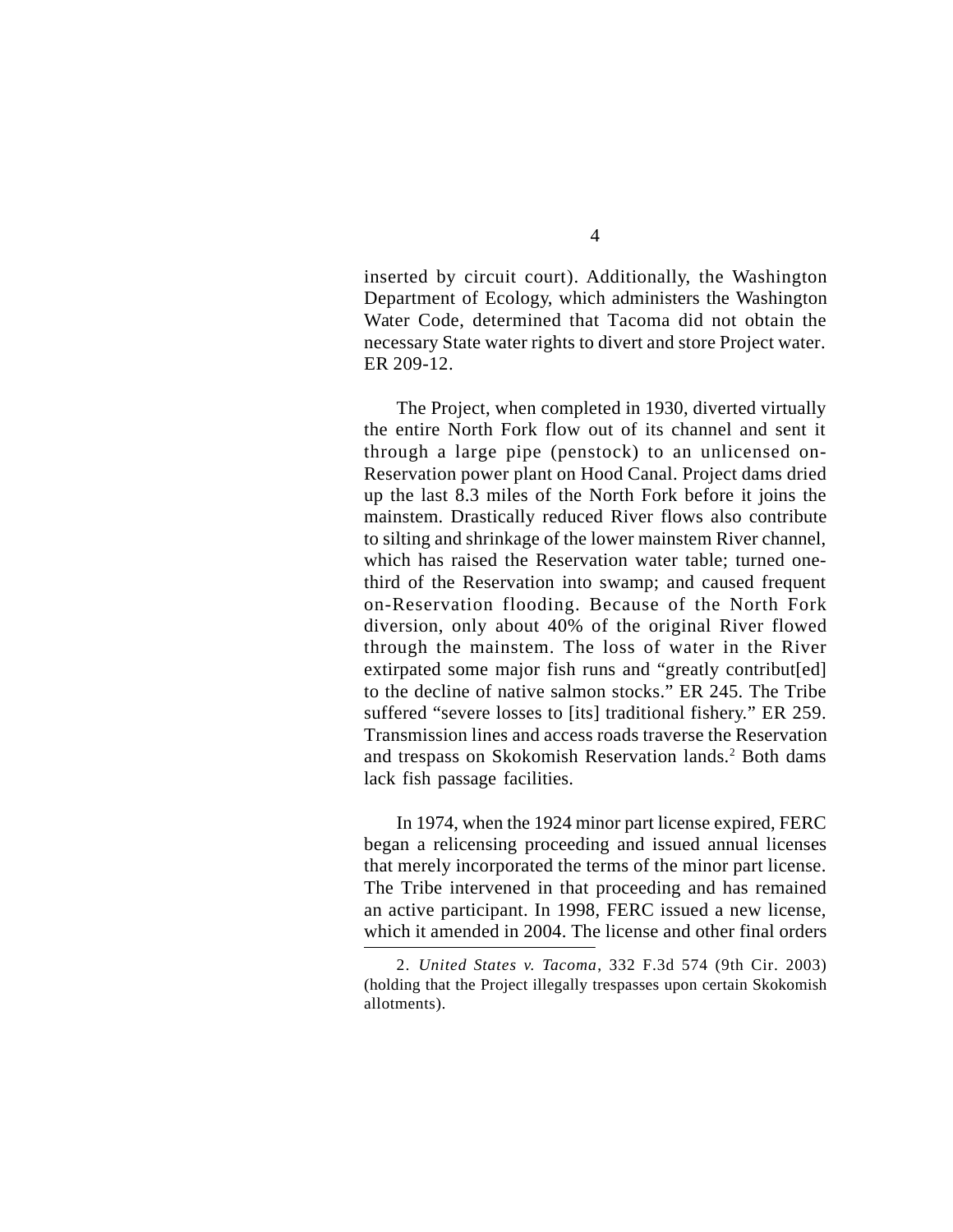are on appeal to the D.C. Circuit Court of Appeals. *City of Tacoma et al. v. FERC*, No. 05-1054 (consolidated) (D.C. Cir. filed Feb. 18, 2005). Since the new license was stayed at Tacoma's request, Tacoma still operates the Project today under the 1924 minor part license, which remains devoid of environmental conditions. FERC has authority to impose future license conditions but lacks authority to award damages for past injury from hydroelectric projects. *South Carolina Public Service Authority v. FERC*, 850 F.2d 788 (D. C. Cir. 1988).

#### **C. Early Tribal Attempts to Assert Damage Claims**

In 1930, just before the Project began diverting the North Fork, tribal members petitioned the federal government "that they be authorized to enter into a contract with an attorney . . . in order that their interests can be protected in the proposed diversion of waters of the Skokomish River." ER 315. The government refused on grounds that it needed congressional authorization but promised "to protect their interests." ER 313.

Also in 1930, tribal members sued Tacoma in Mason County Superior Court to enjoin the Project's diversion of the North Fork. ER 296-97. Tribal members also sought an injunction against Tacoma in federal district court, alleging "[t]hat if said water is diverted that use [to catch, dry and cure fish] will be taken from said Indians without compensation and contrary to the laws and constitution of the United States and in contravention of said treaty agreement." ER 304. The district court dismissed the case on grounds that the "United States is the real party in interest who must sue. . . ." ER 308.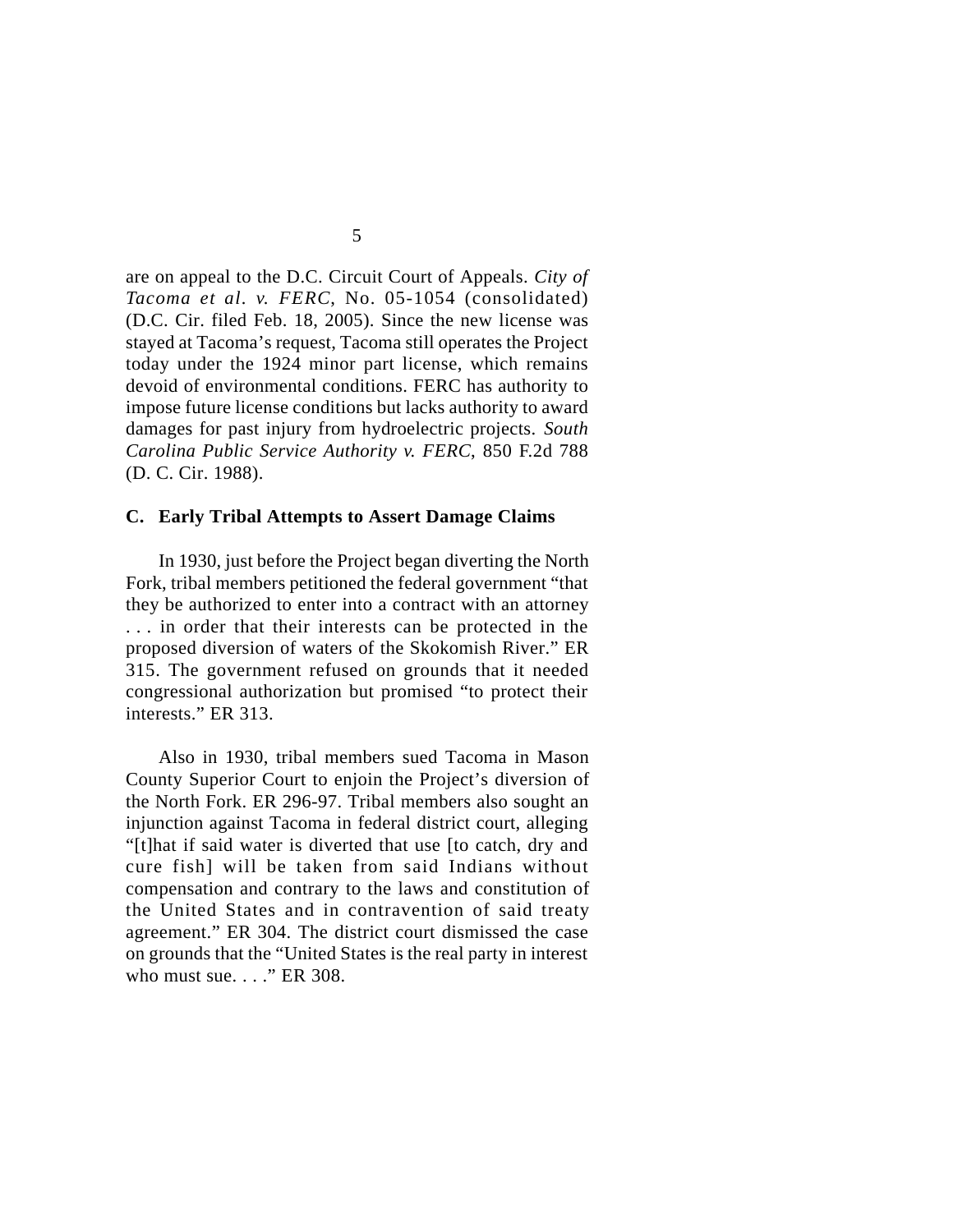During that period, Interior officials urged the U.S. Attorney General to sue to "establish the question of whether or not the diversion of water from the north fork . . . has in fact damaged or destroyed the fishing rights of these Indians and if so, the amount of damage that ought to be assessed for the loss occasioned." ER 288. The reasons for the Attorney General's refusal are somewhat unclear, but appeared to be based on conflicts-of-interest. ER 287.

### **D. Preservation of the Tribe's Damages Claims**

In the late 1970's, the Department of the Interior began identifying tort claims for damages that the United States could bring on tribes' behalf against third parties, since those claims might be affected by federal statutes of limitations. In 1977, Interior presented to Congress a "potential claim" based on the Treaty of Point No Point entitled, "Destruction of fishery by diversion of water for hydroelectric project on North Fork River. Defendant: City of Tacoma." Tacoma's ER 404K.

In 1982, Congress enacted the Indian Claims Limitation Act ("ICLA"), 28 U.S.C. § 2415, which in part established procedures for preserving or rejecting treaty-based and other tort claims for damages against third parties. At least three Treaty-based claims against Tacoma were and remain preserved under the ICLA: No. P06-000-002 "Fishery-Skokomish River-Cushman Dam-1"; P06-000-003 "Fishery-Skokomish River-Cushman Dam-2"; and P06-120-004 "Fishery-Cushman Dam/Skokomish River." The United States has not pursued those claims.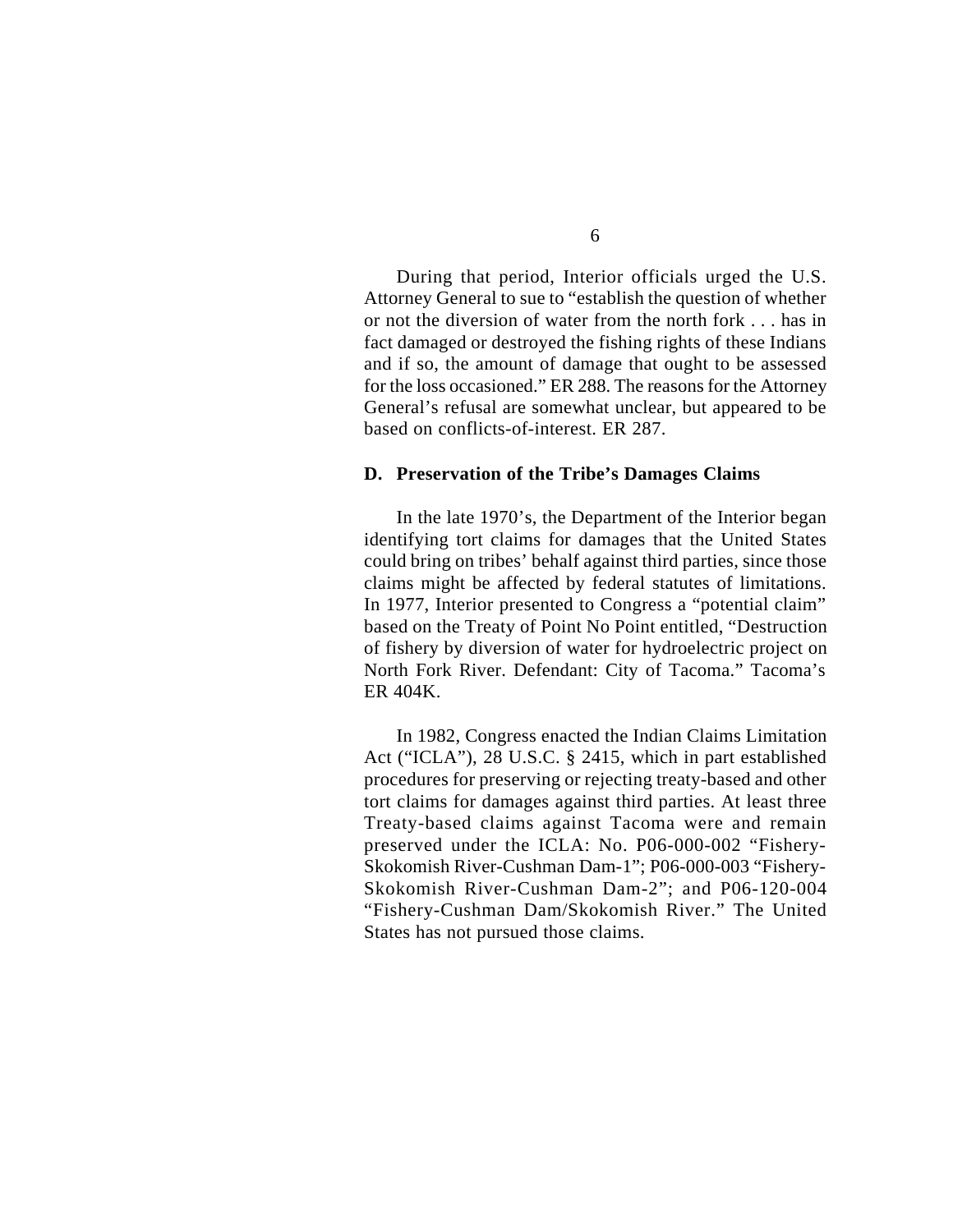#### **E. The Instant Litigation**

In 1999, the Tribe sued Tacoma and the United States (the latter under the Federal Tort Claims Act) in federal district court seeking compensation for past Project-caused damage. The Tribe alleged state and federal causes of action, including Treaty-based claims. The district court, in ruling for Tacoma, held that "the Tribe's claims belong before FERC and not this Court." (App. B at 78a). The district court also dismissed the United States as a defendant, and denied certification of the plaintiff class.

In a two-to-one decision, a Ninth Circuit panel affirmed the district court. *Skokomish Indian Tribe v. United States*, 358 F.3d 1180, 1181 (9th Cir. 2004). The Ninth Circuit granted rehearing and ordered that the panel opinion "not be cited as precedent" within the circuit, "except to the extent adopted by the *en banc* court." A divided *en banc* court issued a decision adverse to the Tribe (discussed below), which also denied relief based on the lack of an Indian reserved water right for the Reservation fishery. *Skokomish Indian Tribe v. United States*, 401 F.3d 979 (9th Cir. 2005). The Tribe, United States, and Amici (consisting of law professors, National Congress of American Indians and certain tribes) sought additional rehearing on the reserved water rights issue. The Tribe and Amici sought rehearing on additional issues, including the instant issue. The court granted additional *en banc* rehearing.

On June 3, 2005, a split *en banc* panel issued an amended opinion that withdrew all portions of the earlier ruling as to Indian reserved water rights but preserved intact the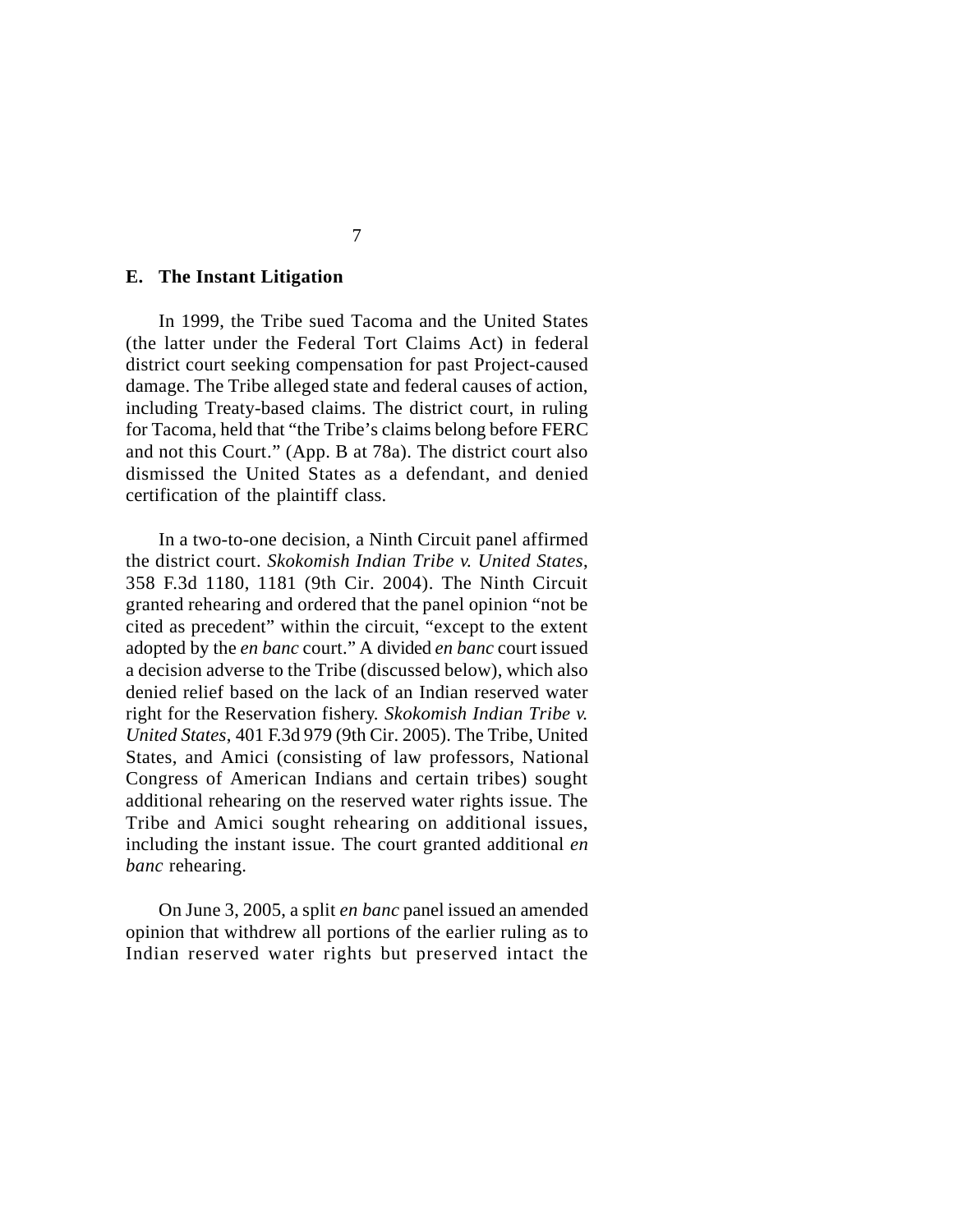remaining rulings.<sup>3</sup> (App. A, *infra*, *Skokomish Indian Tribe v. United States*, 410 F.3d 506 (9th Cir. 2005)). As to Defendant Tacoma, the majority rejected the district court's holding that the FPA preempted Treaty-based claims against Tacoma. It held that "the Tribe is not attempting to collaterally attack the licensing decision; rather it is suing for damages based on impacts that are not covered by the license. The FPA does not preempt the Tribe's treaty-based claims." *Id.* at 512 n.4. The majority based this ruling on the fact that the "narrow 'minor part' license" only applied to "8.8 acres" of federal land, and "did *not* authorize the construction, operation, and maintenance of the Cushman Project." *Id.*, quoting *City of Tacoma*, 67 FERC ¶ 61,152 (1994) (majority included italics).

The majority, however, dismissed the Tribe's Treatybased claims against Tacoma. While the majority recognized longstanding precedent that treaties "provide rights of action for equitable relief against non-contracting parties," it found "no basis for implying the right of action for damages." *Id.* at 512, 514. The majority held that "the City and TPU [i.e., Tacoma Public Utilities] are not contracting parties to the Treaty. Nor is there anything in the language of the Treaty that would support a claim for damages against a noncontracting party." *Id.* at 513.

<sup>3.</sup> As to Defendant United States, the majority held that "Treatybased claims against the United States" "might properly have been brought under the Indian Tucker Act" (28 U.S.C. § 1505), and "transfer[ed] these claims to the Court of Federal Claims." *Id.* at 983-84. The Tribe does not challenge this ruling here. The majority stayed transfer and issuance of the mandate pending final disposition in this Court. There are unresolved questions concerning the Court of Federal Claims' jurisdiction over those claims.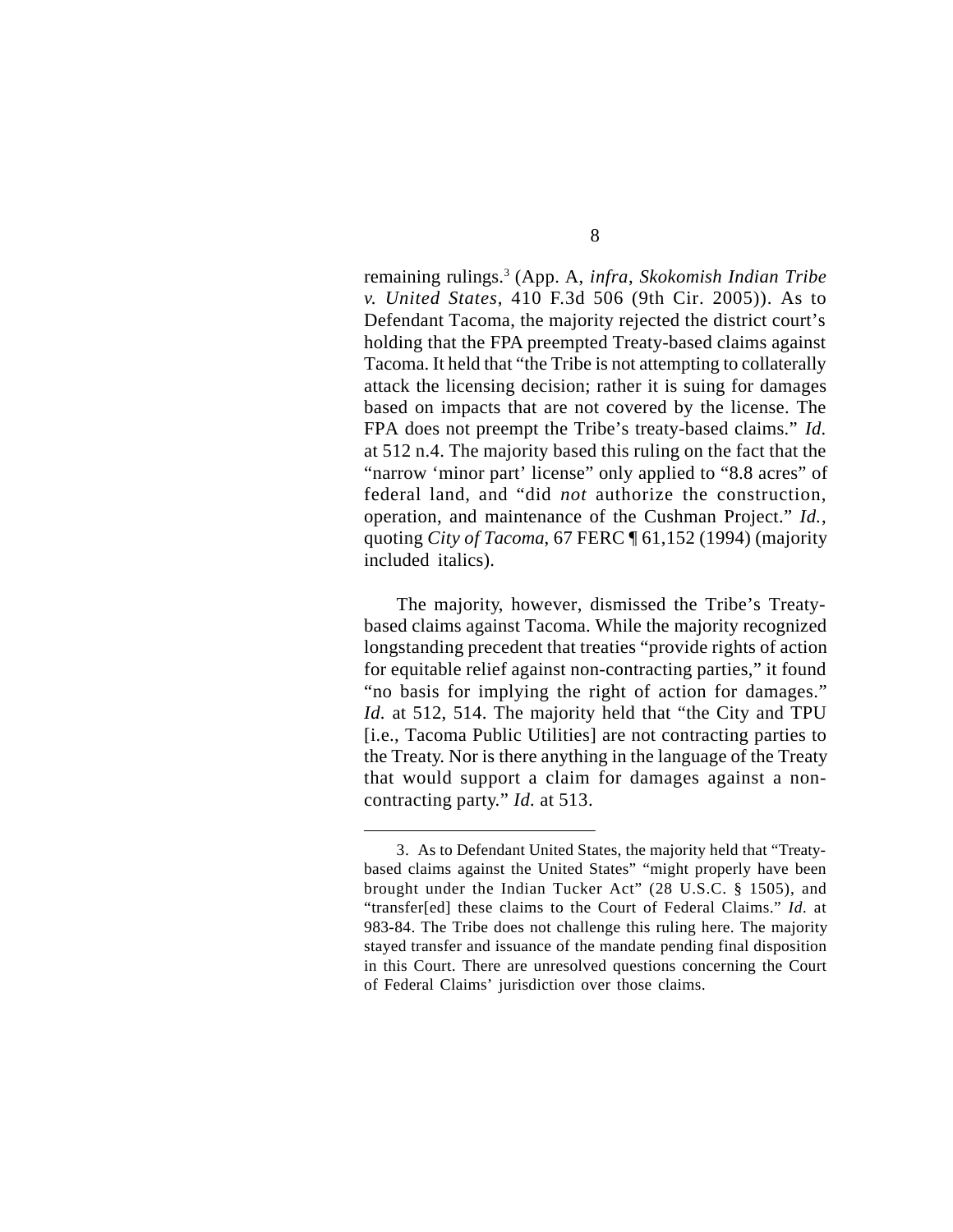Four of the eleven *en banc* judges vigorously dissented on the Treaty claims issue.<sup>4</sup> They stated that the majority opinion "call[ed] into question bedrock understandings" that the Supremacy Clause's "supreme Law of the Land" includes treaties. *Id.* at 525. The dissent cited long-established precedent that "[c]ities and local governments" are subject to and "cannot pass ordinances or laws that "'interfere with, or are contrary to,' federal law." *Id.* at 524 n.5. Finally, the dissent noted that the majority "points to no indication that Congress intended to allow suits in equity but not for damages to enforce Indian fishing rights reserved by treaties"; that the majority was quite "correct in recognizing – albeit in passing – that rights of action are available for equitable relief against 'non-contracting' parties to Indian treaties"; and that "the cases relying on the principle that states and their agents are bound to respect treaty-created rights are legion." *Id.* at 523-25.

While the United States did not seek rehearing on the instant issue, it noted in its rehearing brief that, "[N]o inference should be taken that the United States agrees with the *en banc* majority's potentially anomalous understanding . . . of the available remedies for treaty violations by non-signatories, where a treaty acknowledges a tribe's property interest." U.S. Brief at 15 n.10. The Tribe urges the Court to seek the views of the Solicitor General on this matter.

Finally, based on nearly 75 years of continuing damage, the Tribe originally pleaded \$5.86 billion as an absolute ceiling on damages pursuant to Federal Tort Claims Act

<sup>4.</sup> A fifth judge, joined by three of the dissenters, also dissented from the majority's rulings barring state law-based claims for damage to fisheries.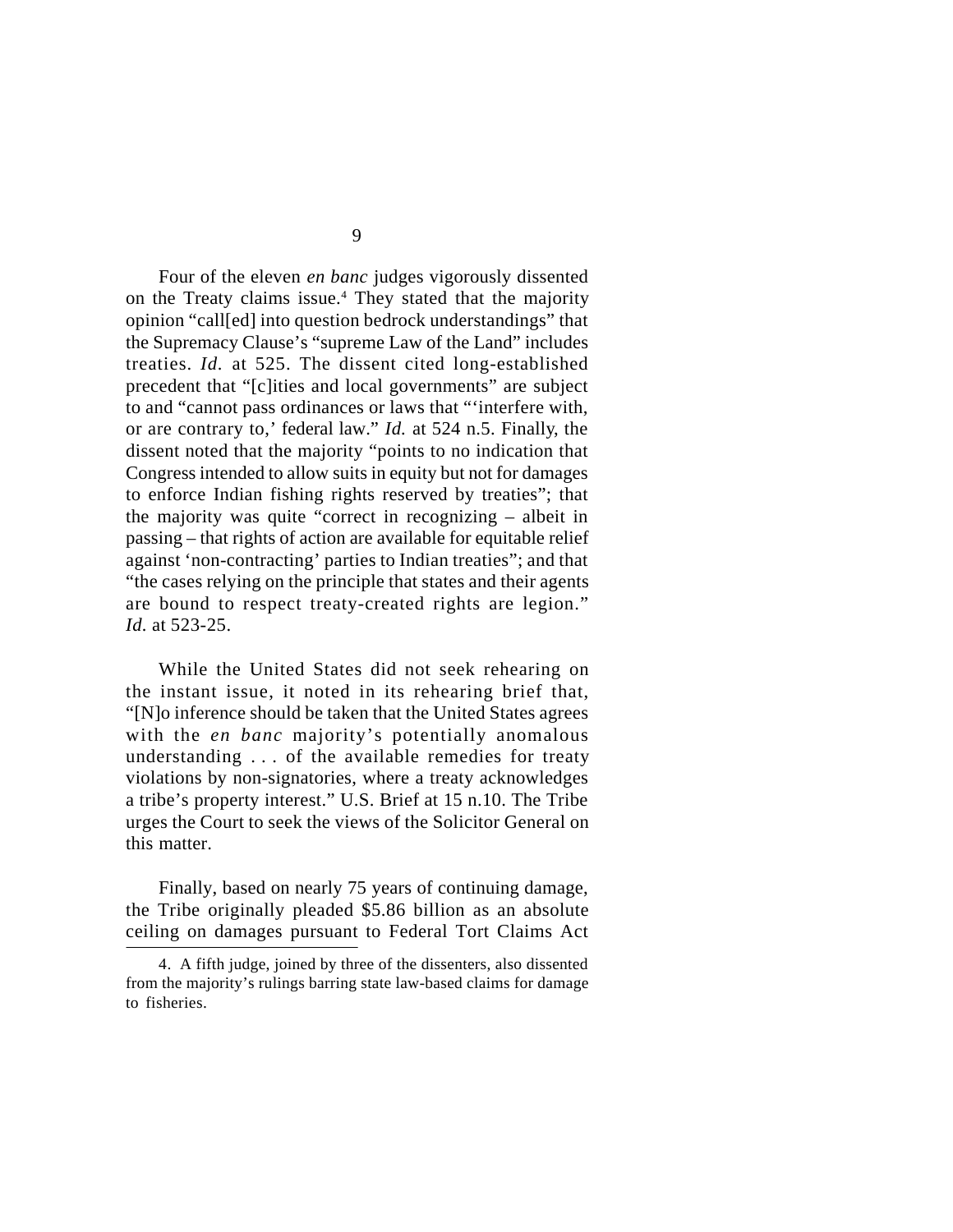("FTCA") administrative and statutory requirements that plaintiffs plead a maximum "sum certain." *See* 28 U.S.C. § 2675(b), 28 C.F.R. § 14.2(a). The Tribe was aware that courts rarely award the amount pleaded in FTCA cases. During this litigation, the number of claims against Tacoma (originally 35) has dramatically decreased. What remains here are essentially the same Treaty-based claims that the United States preserved under the ICLA: (1) infringement of Treatyreserved fisheries and water; and (2) trespass for lands illegally condemned for Project transmission lines and access roads. The Tribe fully understands that \$5.86 billion exceeds what the Tribe could recover if the Court granted certiorari and ultimately returned the case to district court. If this occurs, the district court would determine the level of fisheries to which the Tribe is entitled to claim as lost to the Project, as well as the appropriate method of valuation.

#### **REASONS FOR GRANTING THE PETITION**

This Court and the circuits have consistently recognized that treaties between the United States and Indian tribes, as the "supreme Law of the Land" under the Supremacy Clause, are binding on states and other nonsignatories. Following this fundamental principle in *County of Oneida v. Oneida Indian Nation*, 470 U.S. 226 (1985) ("*Oneida II* "), this Court upheld an Indian tribe's implied cause of action for damages against a local government that violated treaty-reserved rights. This Court recently reaffirmed that aspect of *Oneida II* in *City of Sherrill v. Oneida Indian Nation*, \_\_ U.S. \_\_, 125 S. Ct. 1478 (2005). Additionally, this Court has consistently recognized that once a private cause of action has been found to exist, all appropriate relief, including damages, ordinarily is available to vindicate the underlying federal right.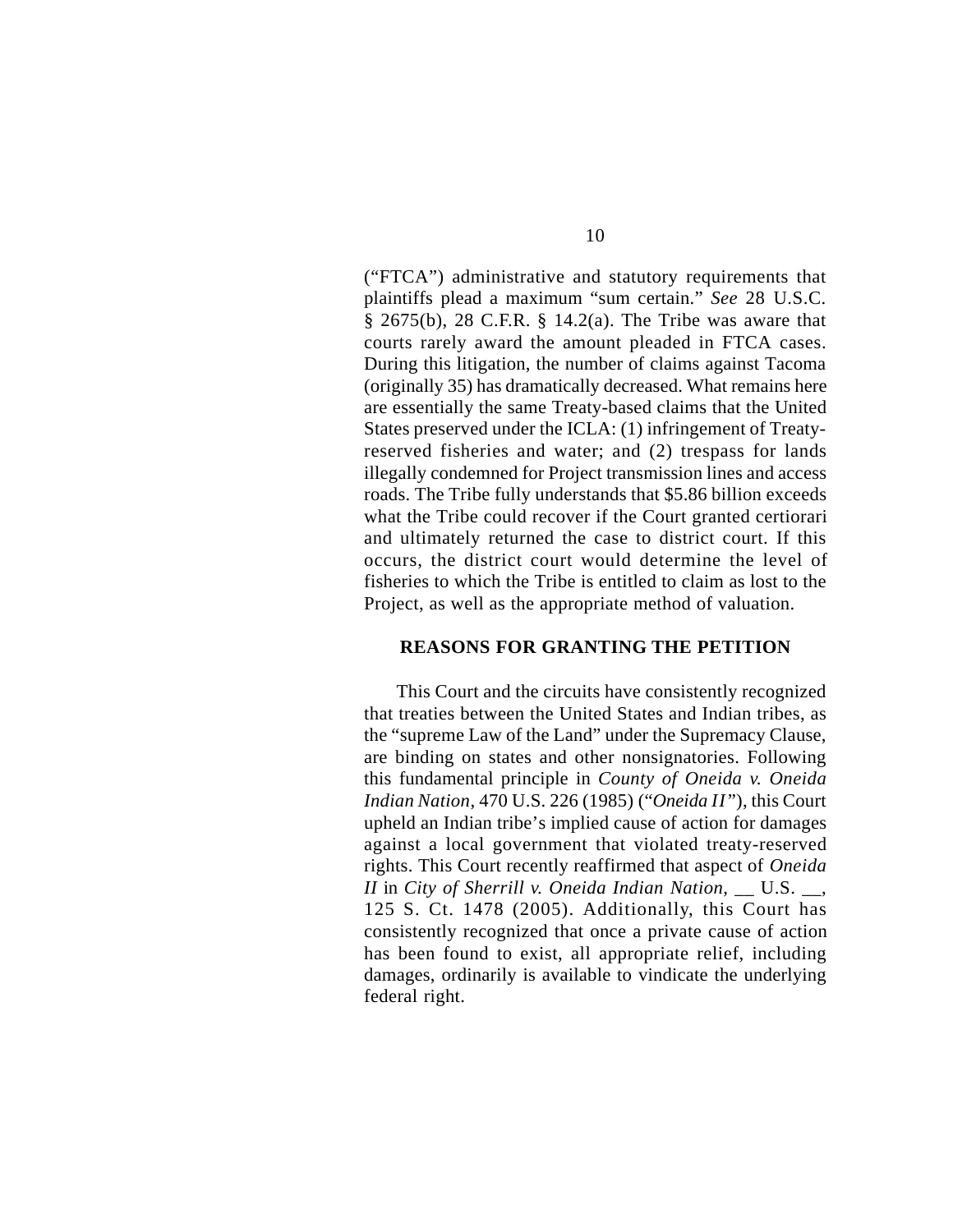The majority's ruling conflicts with all of these decisions, and will be binding precedent in the Nation's largest Circuit. As described below, the ruling dramatically curtails the remedies available to all persons, not only Indians and Indian tribes, to enforce their federal rights. The majority held, as condition for accepting a claim, that the relevant statute or treaty must have express language authorizing a damages remedy. It is the rare case when Congress enacts such a statute. In many cases, an equitable remedy is insufficient to compensate for past losses. Even when well-established private causes of action exist, courts within the Ninth Circuit now need look no further than the absence of express statutory language before denying a damage remedy.

# **I. THE MAJORITY'S RULING THAT TREATIES AFFORD NO DAMAGES REMEDY AGAINST NON-SIGNATORIES CONFLICTS WITH DECISIONS OF THIS COURT, THE NINTH CIRCUIT AND OTHER CIRCUITS.**

Article VI, cl. 2 of the Constitution establishes that "Treaties," as "Laws of the United States," are "the supreme Law of the Land" and are binding upon "the Judges in every State." Longstanding Court precedent holds that states and others nonsignatories are subject to Congressionally-ratified treaties with Indian tribes. *Antoine v. Washington*, 420 U.S. 194, 201-205 (1975) (rejected state court holding that the State of Washington was not subject to a Congressionallyratified agreement between the United States and the Colville Tribe). In reaching that result in *Antoine*, this Court relied on *Choate v. Trapp*, 224 U.S. 665 (1912) (tax exemption in an 1897 agreement ratified by Congress between the United States and Indian tribes was "enforceable against the State of Oklahoma which was not a party to the agreement.");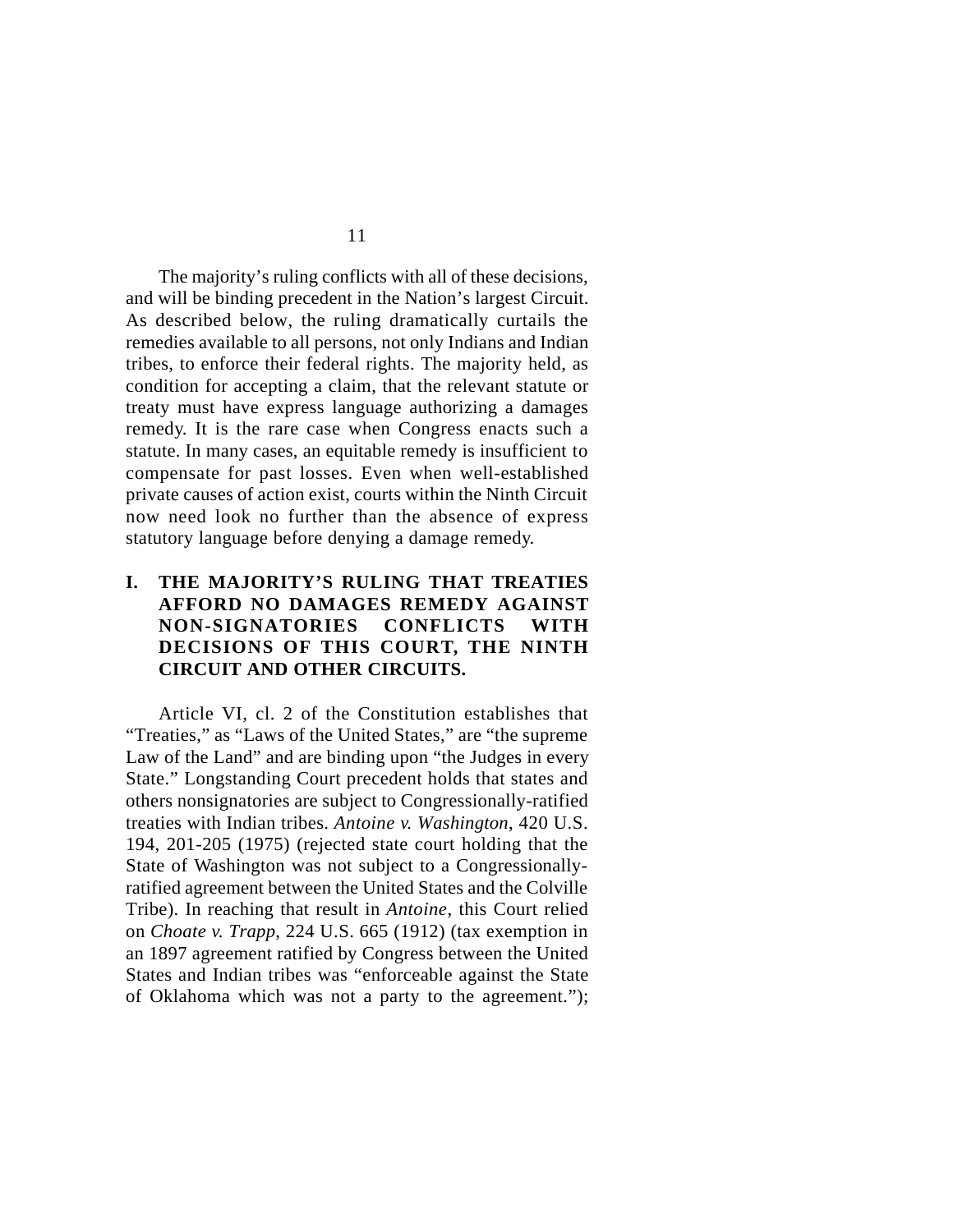*Perrin v. United States*, 232 U.S. 478 (1914) ("Court enforced a clause of an agreement ratified by Act of Congress that no intoxicating liquor should be sold on land in South Dakota ceded and relinquished to the United States, although South Dakota was not a party to the agreement."); and *Dick v. United States*, 208 U.S. 340 (1908) (Court enforced clause of 1893 agreement between United States and tribe, which Congress ratified, that prohibited introduction of intoxicating liquors into Indian country). The *Antoine* Court held:

The fallacy in that proposition is that a legislated ratification of an agreement between the Executive Branch and an Indian Tribe is a "[Law] of the United States . . . made in Pursuance" of the Constitution and, therefore, *like "all Treaties made*," is made binding upon affected States by the Supremacy Clause. (*Id.* at 201) (emphasis added).

Once ratified by Act of Congress, the provisions of the agreements become law, and *like treaties*, the supreme law of the land. . . . (*Id.* at 204 (emphasis added)).

. . .

The proper inquiry is not whether the State was or should have been a consenting party to the 1891 Agreement, but whether appellants acquired federally guaranteed rights by congressional ratification of the Agreement. (*Id.* at 205).

*Antoine*, *Choate*, *Perrin* and *Dick* have not been reversed, modified or weakened.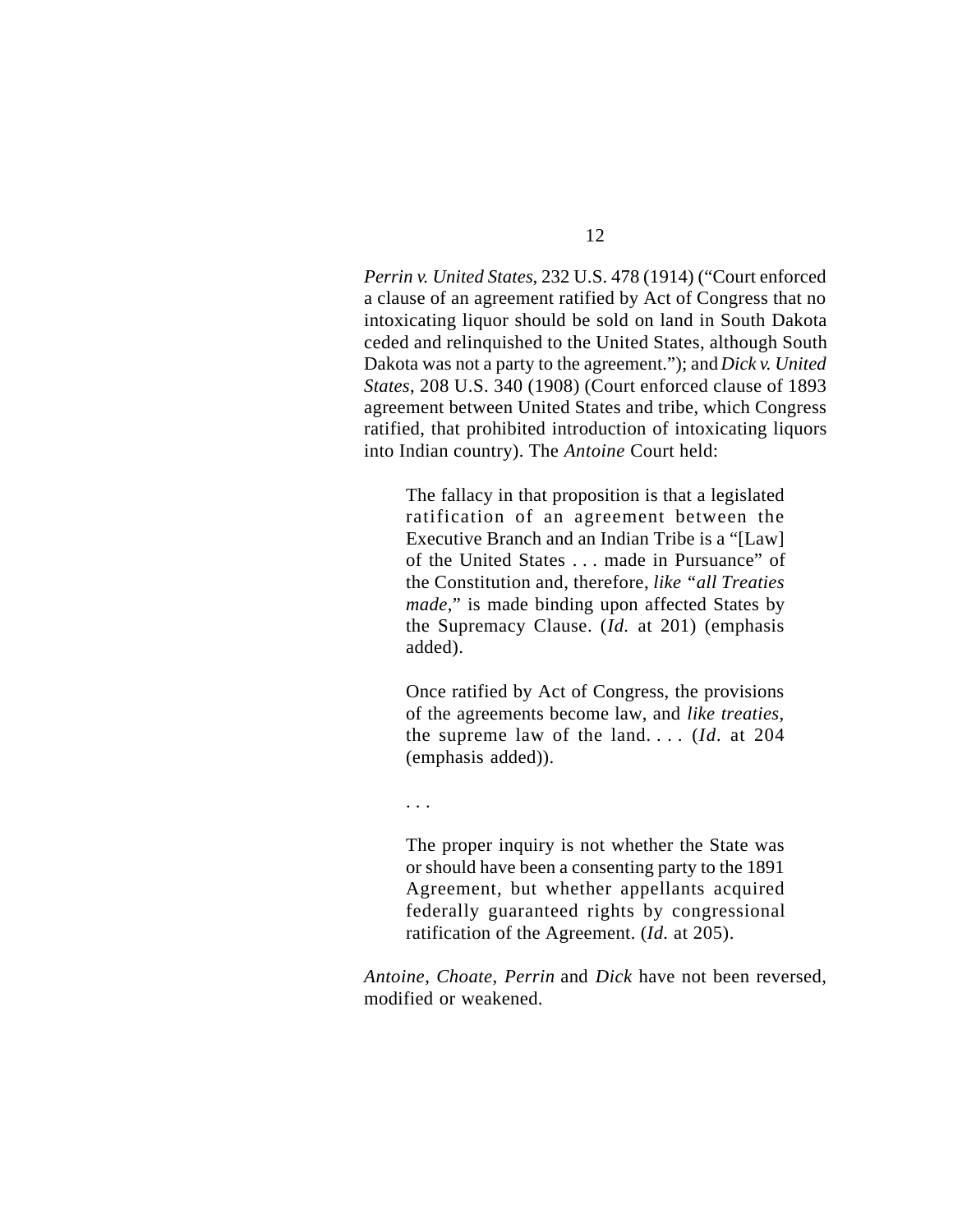This Court, in *County of Oneida v. Oneida Indian Nation*, 470 U.S. 226 (1985) ("*Oneida II* "), relied on these bedrock principles in upholding a damages remedy against a nonsignatory local government that had violated treaty-protected property rights. Recently, in *City of Sherrill*, the Court reiterated the continuing vitality of its holding in *Oneida II*: "In sum, the question of damages for the Tribe's ancient dispossession is not at issue in this case, and we therefore do not disturb our holding in *Oneida II.*" 125 S. Ct. at 1494. In contrast to the majority's ruling, *City of Sherrill* held that equitable, *as opposed to* monetary, relief was not available to the Tribe on the particular facts of that case. *Id.* at 1489.

The majority below refused to follow *Oneida II.* Instead, it erroneously distinguished *Oneida II* on grounds that "[T]he Court's decision [in *Oneida II*] was not based on any treaty." 410 F.3d at 514. This is clear error. As the Court in *Oneida II* noted, the claim was in fact based on *three* treaties that reserved the Oneida Nation's lands. 470 U.S. at 231 ("[I]n the Treaty of Fort Stanwix, 7 Stat. 15 (Oct. 22, 1784), the National Government promised that the Oneidas would be secure 'in the possession of the lands on which they are settled.' Within a short period of time, the United States twice reaffirmed this promise, in the Treaties of Fort Harmar, 7 Stat. 33 (Jan. 9, 1789), and of Canandaigua, 7 Stat. 44 (Nov. 11, 1794)."); *see also City of Sherrill*, 125 S. Ct. at 1484-85. Additionally, the Court in *Oneida Indian Nation v. County of Oneida*, 414 U.S. 661 (1974) ("*Oneida I* "), stated:

Given the nature and source of the possessory rights of Indian tribes to their aboriginal lands, *particularly when confirmed by treaty*, it is plain that the complaint asserted a [federal cause of action]. (*Id.* at 667 (emphasis added)).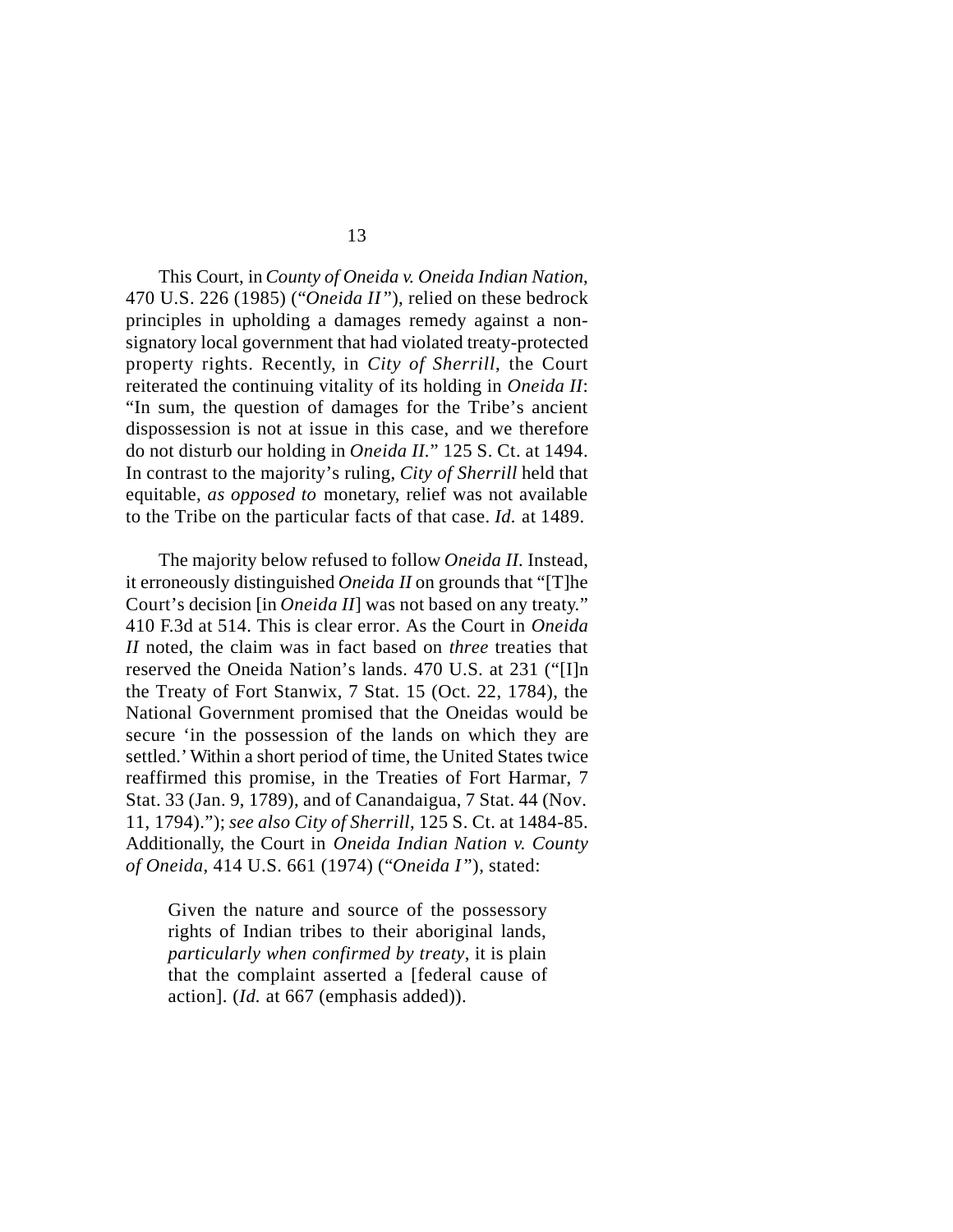Even if *Oneida II* had not been based on a treaty, however, the majority ignored settled, binding precedent that treaty rights protect and reserve pre-existing aboriginal rights. *United States v. Winans*, 198 U.S. 371, 381 (1905); *Oneida II*, 470 U.S. 226. Accordingly, there is no relevant difference between *Oneida II* and the cause of action and relief sought here.

Until now, the Ninth Circuit and other circuits have allowed a damages remedy when a non-signatory violates a tribe's property rights reserved by treaty or Presidential executive order.<sup>5</sup> The majority ignored these cases and created both an inter- and intra-circuit conflict. In *Mescalero Apache Tribe v. Burgett Floral Company*, 503 F.2d 336 (10th Cir. 1974), the Tenth Circuit held that the federal court has jurisdiction over a tribe's federal common law suit for monetary damages against private businesses that destroyed trees on the reservation. In *Pueblo of Isleta v. Universal Constructors*, 570 F.2d 300 (10th Cir. 1978), the Tenth Circuit also held that federal common law claim for monetary damage existed for harm to on-reservation property caused by off-reservation blasting. The Ninth Circuit followed *Oneida II* in *United States v. Pend Oreille Public Utility District No. 1*, 28 F.3d 1544 1550 n.8 (9th Cir. 1994) (upholding the right of the Kalispel Tribe to seek money damages against a public utility in a federal trespass action). In *United States v. S. Pac. Transp. Co*., 543 F.2d 676 (9th Cir. 1976), the Ninth Circuit upheld a tribe's action for

<sup>5.</sup> The Second Circuit recently denied a damages remedy for the taking of land to a tribe based on laches in *Cayuga Indian Nation v. Pataki*, 413 F.3d 266 (2d Cir. 2005). *Cayuga*, which was decided on June 28, 2005, is markedly distinguishable from this case. The Tribe understands that some of the plaintiffs and plaintiffs-intervenors may petition this Court for a writ of certiorari in that case.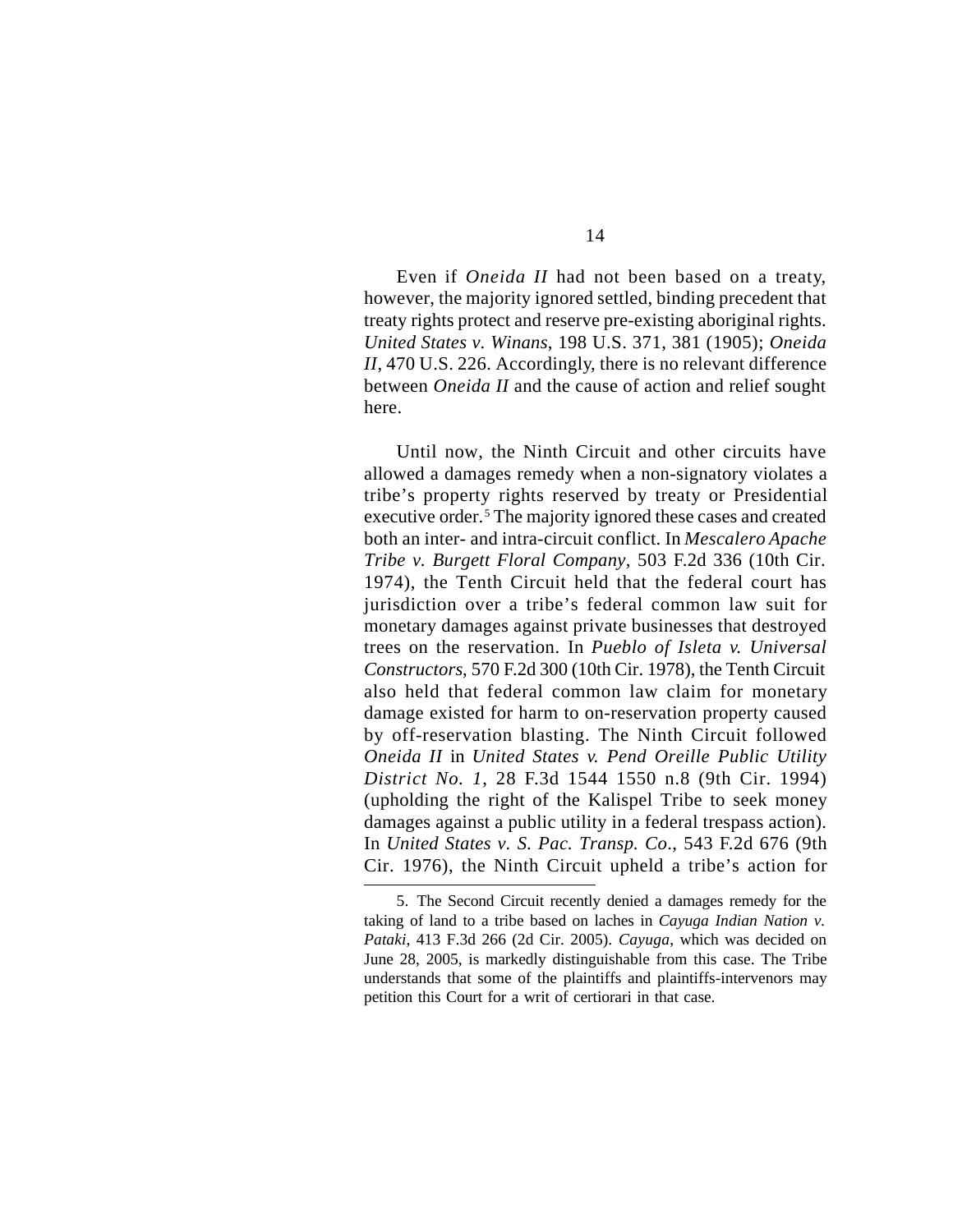damages against a private railroad company for violating the tribe's aboriginal rights confirmed by an Executive Order of the President.

Additionally, the majority violated this Court's longstanding canons of construction governing Indian treaties. *Oneida II*, 470 U.S. at 247. Indian canons require construing treaties "liberally in favor of the Indians, with ambiguous provisions interpreted to their benefit." *Id.* (citations omitted). Not only did the circuit not apply Indian canons of construction in interpreting the Treaty, it construed the Treaty's silence against the Tribe. 410 F.3d at 513 ("Nor is there anything in the language of the Treaty that would support a claim for damages against a non-contracting party").

Finally, the ruling below also conflicts with precedent recognizing a common law private cause of action by commercial fishers to recover monetary damages against those who negligently despoil the waters and thus injure the fishers' livelihoods. *Union Oil v. Oppen*, 501 F.2d 558 (9th Cir. 1974); *Emerson G.M. Diesel v. Alaskan Enterprise*, 732 F. 2d 1468 (9th Cir. 1984). Non-Indian fishers do not have treaty protected rights recognized as the supreme law of the land. It makes no sense for the majority to deny a damages remedy to Indian fishers, with all of their attendant rights, when non-Indian fishers are entitled to compensation for violations of their rights.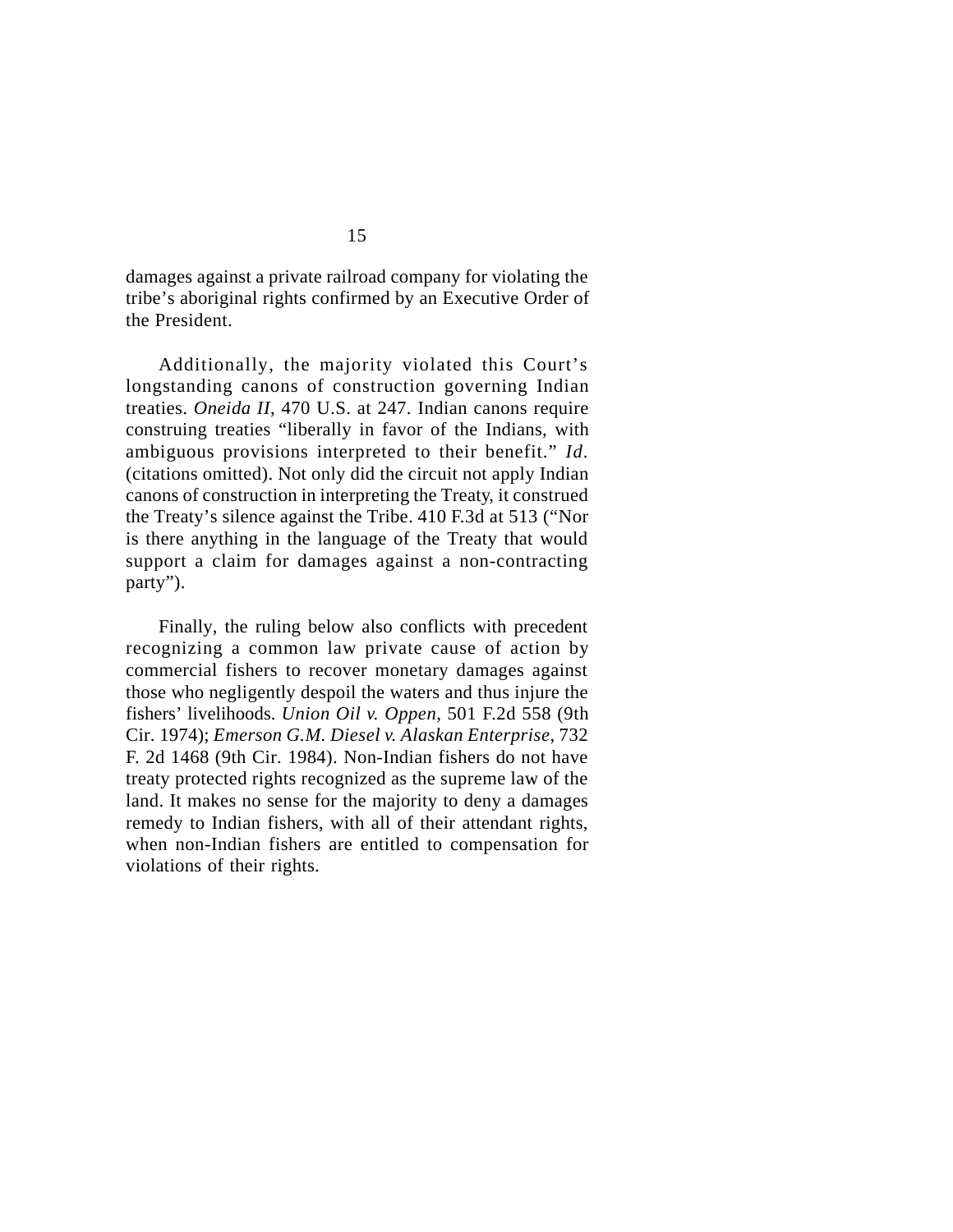### **II. THE MAJORITY'S DENIAL OF A DAMAGES REMEDY CONFLICTS WITH DECISIONS OF THIS COURT AND OTHER CIRCUIT COURTS.**

The majority decision conflicts with established law as to damage remedies for violation of federal law. It is clear that non-contracting parties may be sued for equitable relief for violating an Indian treaty. *Washington v. Wash. State Commercial Passenger Fishing Vessel Ass'n*, 443 U.S. 658 (1979). In reviewing whether a damage remedy was also available, the majority below cited but ignored this Court's teaching in *Gebser v. Lago Vista Independent School District*, 524 U.S. 274 (1998). In *Gebser*, this Court addressed whether Title IX of the Education Amendments of 1972 afforded a damages remedy to a plaintiff who had been sexually harassed at a school that received Title IX funds. Well-settled precedent had established that Title IX was "enforceable through an implied private right of action," as are Indian treaties. *Id.* at 281; *Fishing Vessel*, 443 U.S. 658.

The issue before this Court in *Gebser* was whether defendants could be held liable in damages. *Gebser*, 524 U.S. at 281. In *Gebser*, the Court reaffirmed the general rule that once a private cause of action is found to exist, "all appropriate relief is available in an action brought to vindicate a federal right." *Id.* at 285, *quoting and following Franklin v. Gwinnett County Pub. Schs.*, 503 U.S. 60, 68 (1992). The general rule, however, "yields where necessary to carry out the intent of Congress or to avoid frustrating the purposes of the statute involved." *Gebser*, 524 U.S. at 285, *quoting Guardians Assn. v. Civil Ser. Comm'n of New York City*, 463 U.S. 582, 595 (1983).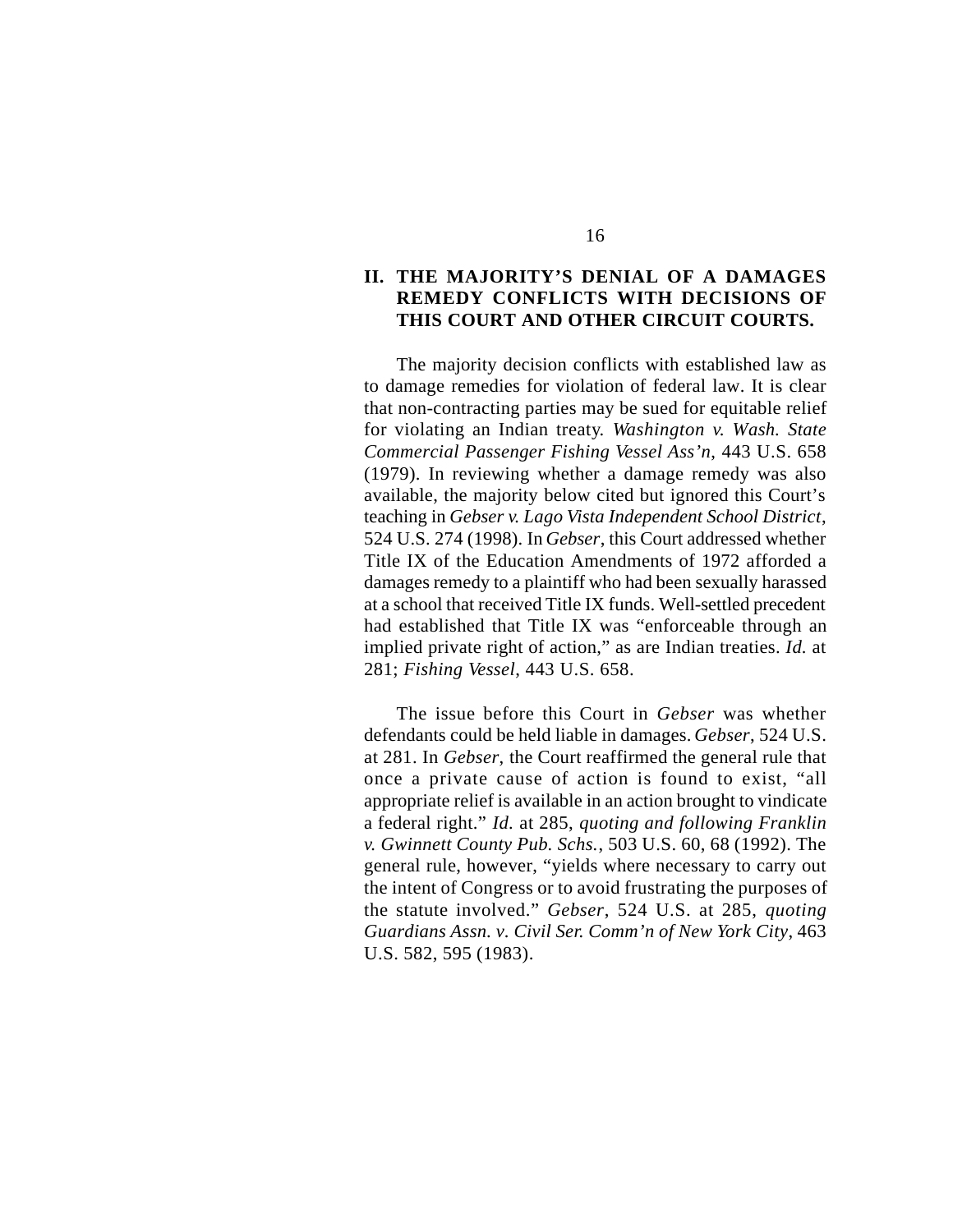Justice O'Connor, writing for the Court in *Gebser*, acknowledged that the statutory text did not "shed light on Congress' intent with respect to the scope of available remedies." *Gebser*, 524 U.S. at 285. Accordingly, this Court had "latitude to shape a sensible remedial scheme that best comports with the statute" and would not be "at odds with the statutory structure and purpose." *Id.* at 284. This Court also inquired as to how "Congress would have addressed the issue had the . . . action been included as an express provision in [Title IX]." *Id.* at 285, *quoting Central Bank of Denver v. First Interstate Bank of Denver*, 511 U.S. 164, 178 (1994). Based on the entire "statutory structure and purpose," this Court concluded that Congress would not have subjected to damages a Title IX funding recipient who was "unaware of the discrimination." *Gebser*, 524 U.S. at 287. The Court predicated damages upon notice to an appropriate person, an opportunity to rectify any violation, and a response evidencing deliberate indifference to discrimination. *Id.* at 290.

The circuit courts, including the Ninth Circuit in its prior decisions, have faithfully followed this Court's *Gebser* analysis in determining whether a damages remedy is available, as a part of a private cause of action under a broad range of federal statutes. *See*, *e.g.*, *Ferguson v. City of Phoenix*, 157 F.3d 668 (9th Cir. 1998) (availability of damages remedy under the Americans with Disabilities Act); *Norfolk Southern Railway Co. v. Brotherhood of Locomotive Engineers*, 217 F.3d 181 (4th Cir. 2000) (availability of damages under the Railway Labor Act). Now, however, the Ninth Circuit has sanctioned outright rejection of damages remedies without conducting any *Gebser* analysis. This implicates a host of federal statutes that lack express language authorizing a damages remedy, where federal courts have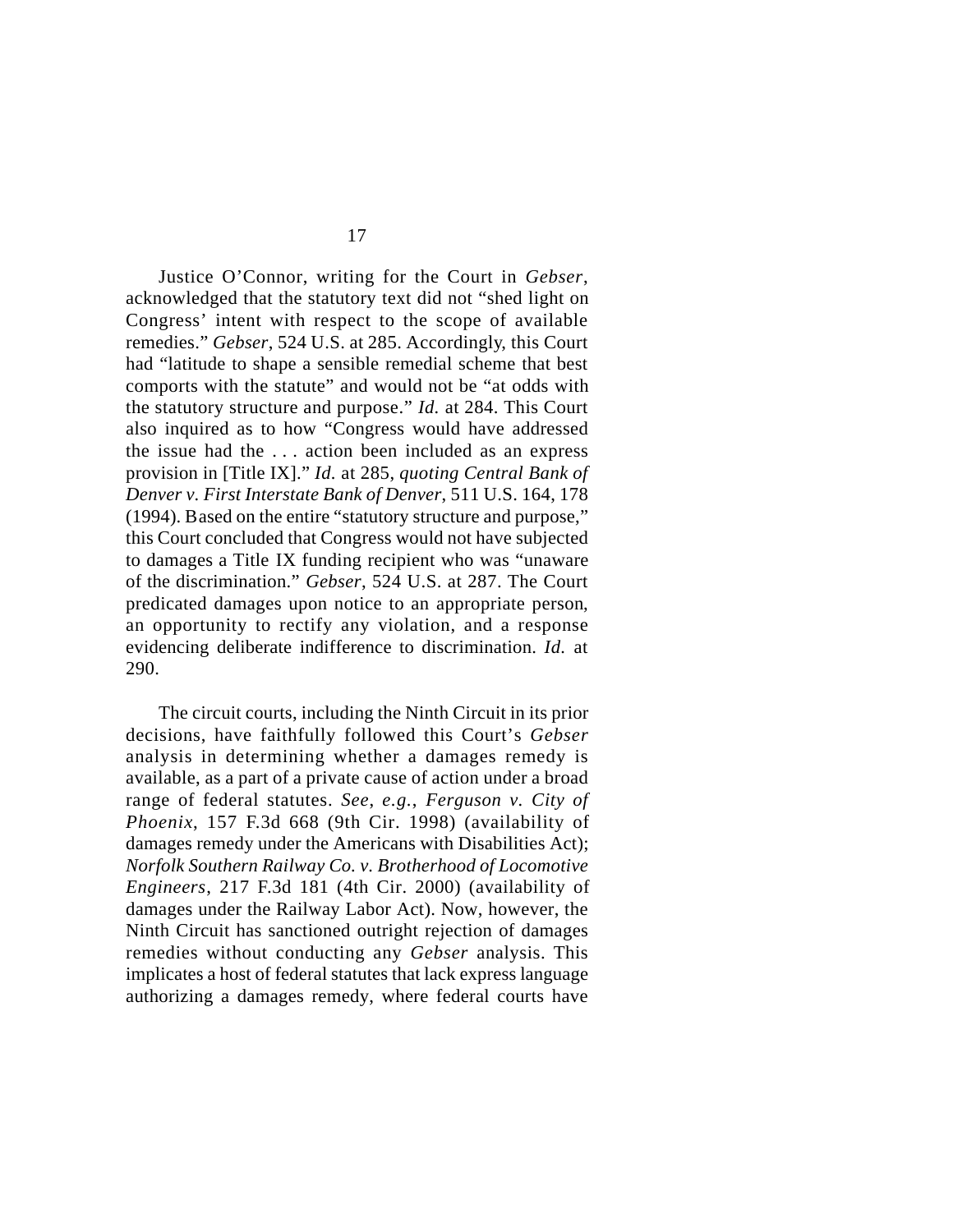determined that a private cause of action exists. *See*, *e.g.*, Rehabilitation Act, 29 U.S.C. § 794; Anti-Head Tax Act, 49 U.S.C. § 40116; Federal Aid Highway Act, 23 U.S.C. § 301; Fair Credit Reporting Act, 15 U.S.C. § 1681s-2; Social Security Act, 42 U.S.C. § 1396(a)(8); Motor Carrier Act, 49 U.S.C. § 14704(a)(2); Adoption Assistance and Child Welfare Act, 42 U.S.C. § 671(a); Title VI of the Civil Rights Act, 42 U.S.C. § 2000d.

Here, the Ninth Circuit starkly departed from the *Gebser* analysis and its precedents, with adverse ramifications for all plaintiffs who seek damages to vindicate violations of federally protected rights*.* As in *Gebser*, the Ninth Circuit recognized that the law at issue (here, the Treaty) provided an implied right of action for equitable relief against those who interfere with treaty-reserved rights but did not sign the treaty.<sup>6</sup> The majority recognized longstanding precedent that treaties can be used "to force state and governmental entities and their officers to conform their conduct to federal law." 410 F.3d at 51213.

The majority, however, started and ended its analysis of whether damages were available with the express language of the 1855 Treaty of Point No Point: "Nor is there anything in the language of the Treaty that would support a claim for damages against a non-contracting party." *Id.* at 513. The

<sup>6.</sup> 410 F.3d at 512-14, *citing United States v. Winans*, 198 U.S. 371 (1905) (upheld treaty based equitable remedy against non-Indian fishermen); *Puyallup Tribe v. Department of Game of Washington (Puyallup I)*, 391 U.S. 392 (1968) (Treaty of Medicine Creek restricted acts of Washington Legislature and executive branch); *Washington v. Wash. State Commercial Passenger Fishing Vessel Ass'n*, 443 U.S. 658 (1979) (upheld United States' and tribes' treatybased equitable claims against State of Washington).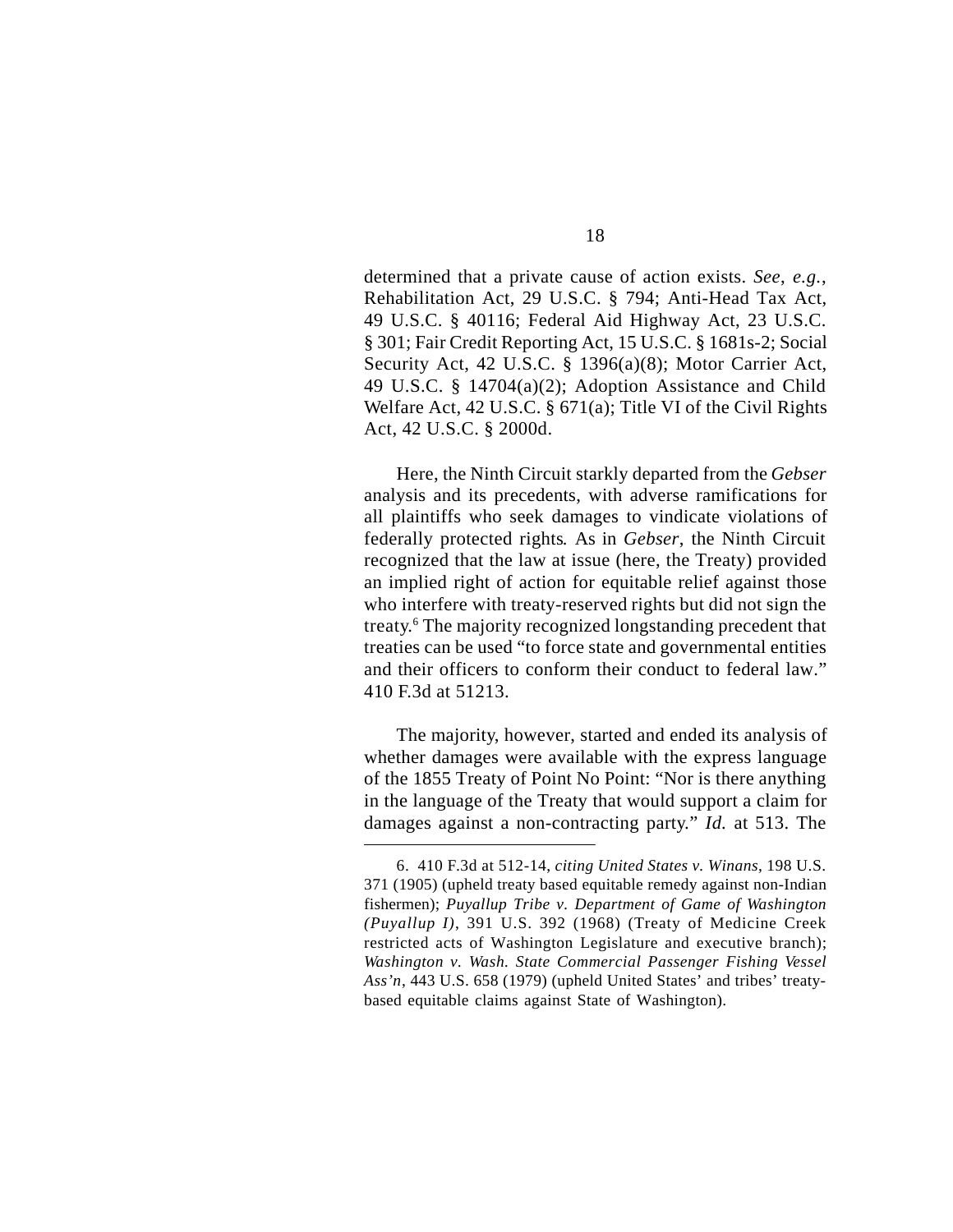majority ignored the general rule that "all appropriate relief is available in an action brought to vindicate a federal right." *Gebser*, 524 U.S. at 285. The majority did not examine, as required by *Gebser*, whether a damages remedy was "at odds with the [Treaty's] structure and purpose." <sup>7</sup> *See id.* at 284. In fact, the majority ignored that Congress indeed did specifically recognize a damages remedy against nonsignatories for violations of treaty-protected rights. The Indian Claims Limitation Act, 28 U.S.C. § 2415, establishes a mechanism for preserving exactly these types of claims. *Id.* at § 2415(b); Bureau of Indian Affairs, Notice, 48 Fed. Reg. 13,698 (1983). *See* discussion *infra* at Statement of the Case, subsection D.

The majority also disregarded a key aspect of the test established by this Court when determining whether an implied right of action exists in the first place (which was not at issue in this case). In deciding whether a statute "display[ed] congressional intent to create new rights," this Court concluded in *Alexander v. Sandoval*, 532 U.S. 275, 279 (2001), that statutes that focused on the "individuals protected" created a far stronger case of congressional intent to create a private right of action. In *Sandoval*, Title IV focused on "agencies that will do the regulating," which gave the Court "far less reason to infer a private remedy in favor of individual persons, . . . ." *Id.*, *quoting Cannon v. University*

<sup>7.</sup> Had the circuit followed *Gebser*, it should have concluded that a damages remedy did not frustrate the statutory purpose because: (1) Congress' purpose in ratifying the Treaty was to reserve to the Tribe a homeland and fishing rights; (2) Tacoma had deliberately and without express authority deprived the Reservation of fisheries and nearly one-half of the water flowing through it; and (3) Tacoma knew from the start that the loss of water and fish would be a devastating loss to the Tribe.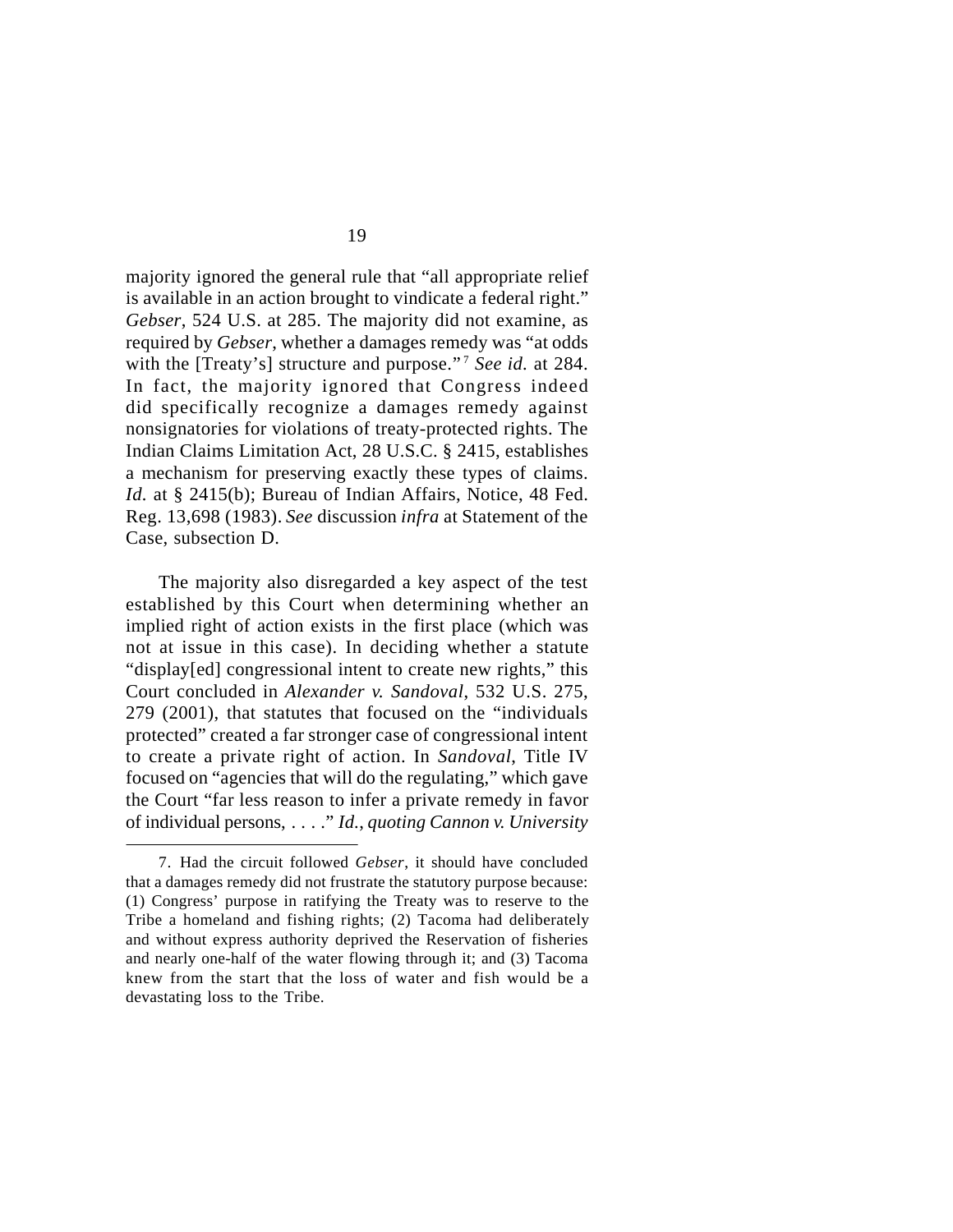*of Chicago*, 441 U.S. 677, 69091 (1979). It did not occur to the majority that the Treaty *solely* focuses on the "individuals protected" – i.e., the Skokomish Tribe and its members. *See id.*

Additionally, by barring monetary damages while acknowledging the availability of injunctive relief, the majority stood on its head the universally recognized principle that injunctive relief is extraordinary and available only when damages are inadequate. *Beacon Theatres*, *Inc. v. Westover*, 359 U.S. 500, 506-07 (1959). There is simply no basis for an exception to this general rule when Indians or Indian tribes are plaintiffs.

Finally, the Ninth Circuit's decision has the sweeping effect of denying a host of private causes of action for damages for violations of federally protected rights. All plaintiffs, not just Indians and Indian tribes, could be deprived of a federal forum for claims seeking damages in the absence of an express recognition in the statute of a right to seek damages. The Circuit's test violates the teaching of *Gebser* that recognizes an implied right of action for damages.

### **VIEWS OF THE SOLICITOR GENERAL**

The Court may want to request the views of the United States Solicitor General on this Petition for Certiorari, since it raises serious issues concerning third party violations of Treaties between the United States and Indian tribes and since potential liability of the United States may be affected.